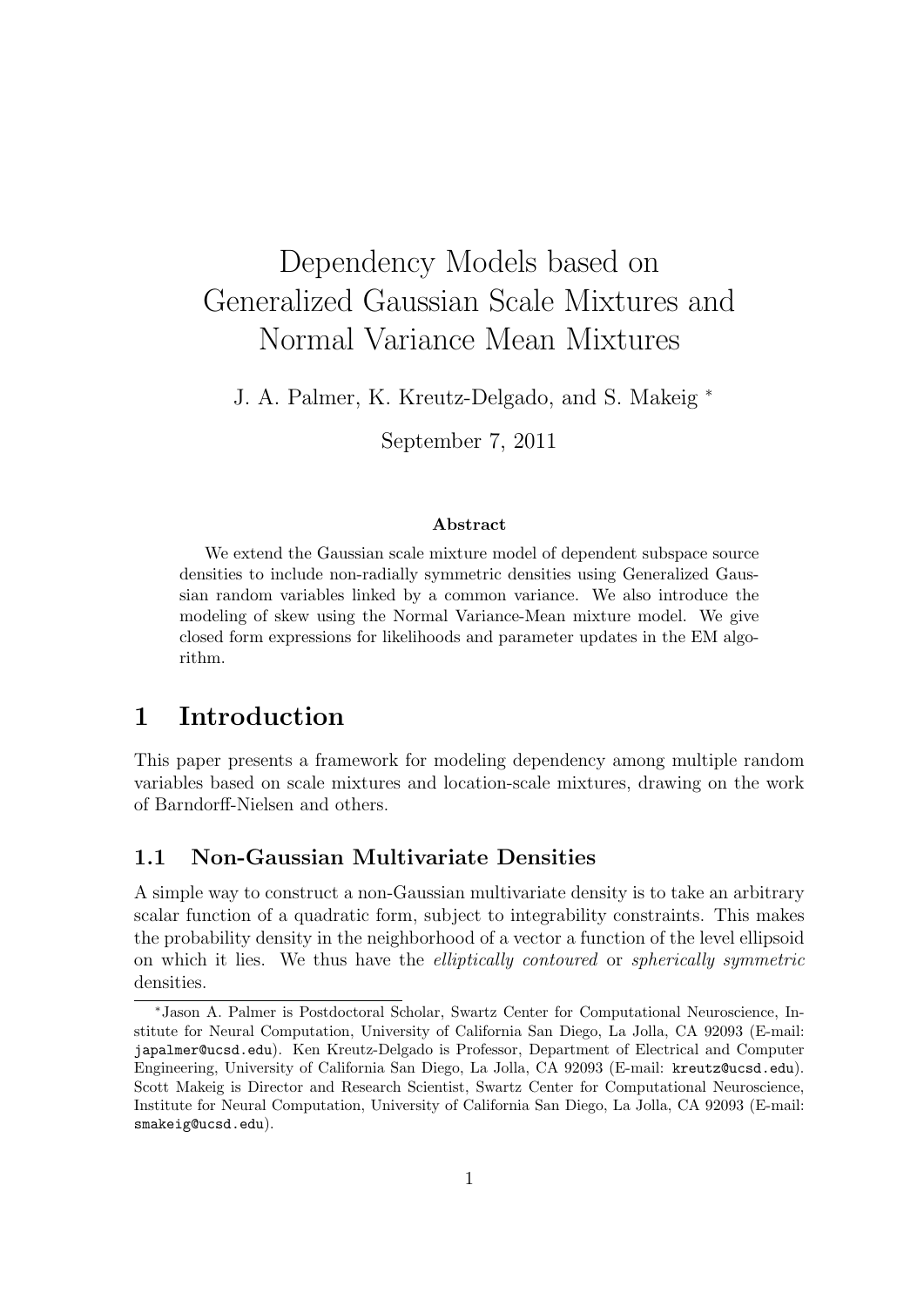A simple extension of this idea is to make the probability density a function of an arbitrary "gauge-like" [14] function with concentric level sets. For example we might take an arbitrary norm  $(\sum_i |x_i|^p)^{1/p}$  instead of the radially symmetric two-norm.

We might generalize the idea of *p*-norm gauges by taking the sum of general nonlinear functions of the components,

$$
\gamma(\mathbf{x}) = \sum_{i=1}^{n} g_i(x_i)
$$

The density is then,  $p(\mathbf{x}) = f(\sum_i g(x_i))$  for some scalar function *f*. We might ask under what conditions such a density may represent independent random variables, or for which function f can the density  $p(x)$  be factorized into a product of marginal densities. The answer follows from basic theory of functions, and is stated in the following theorem.

**Theorem 1.1.** *If the density of the random vector* **x** *has the form*  $p(\mathbf{x}) = f\left(\sum_i g_i(x_i)\right)$ , *then the random variables*  $x_1, \ldots, x_n$  *are independent if and only if*  $f(t) \propto \exp(\lambda t)$ *for some*  $\lambda$ *, and thus*  $p(\mathbf{x}) \propto \prod_i \exp(\lambda g_i(x_i))$ *.* 

*Proof.* The *x<sup>i</sup>* are independent if and only if,

$$
p(\mathbf{x}) = f\big(\sum_i g_i(x_i)\big) = \prod_i \phi_i(x_i)
$$

for some scalar functions  $\phi_i$ . In other words,

$$
f\big(\sum_i h_i(x_i) + C\big) = \prod_i \phi_i(x_i)
$$

where  $h_i(x_i) = g_i(x_i) - g_i(0)$ , and  $C = \sum_i g_i(0)$ . Now, for each  $x_j$ , setting the others to zero, we have,

$$
\phi_j(x_j) \ = \ R_j^{-1} f\big(h_j(x_j) + C\big)
$$

where  $R_j = \prod_{i \neq j} \phi_i(0)$ . Thus,

$$
F(\sum_{i} h_i(x_i) + C) = \sum_{i} F(h_i(x_i) + C) - R
$$
\n(1.1)

where  $F(t) = \log f(t)$ , and  $R = \sum_i \log R_i$ . Evaluating (1.1) at  $\mathbf{x} = \mathbf{0}$ , we see that  $R = (n-1)F(C)$ , and thus, putting  $y_i = h_i(x_i) + C$ , we have,

$$
F(\sum_i y_i - (n-1)C) = \sum_i F(y_i) - (n-1)F(C)
$$

Thus  $F(t) = \log f(t)$  is linear, i.e.  $F(t) = \lambda t + \mu$ , and  $f(t) \propto \exp(\lambda t)$ .  $\Box$  $\Box$ 

This theorem shows in particular that the only elliptically contoured distributions corresponding to independent random variables are Gaussian. More generally, if  $g_i(x_i) = |x_i|^{p_i}, p_i > 0$ , then the  $x_i$  are independent if and only if  $p(\mathbf{x})$  is a product of Generalized Gaussians, which we define presently.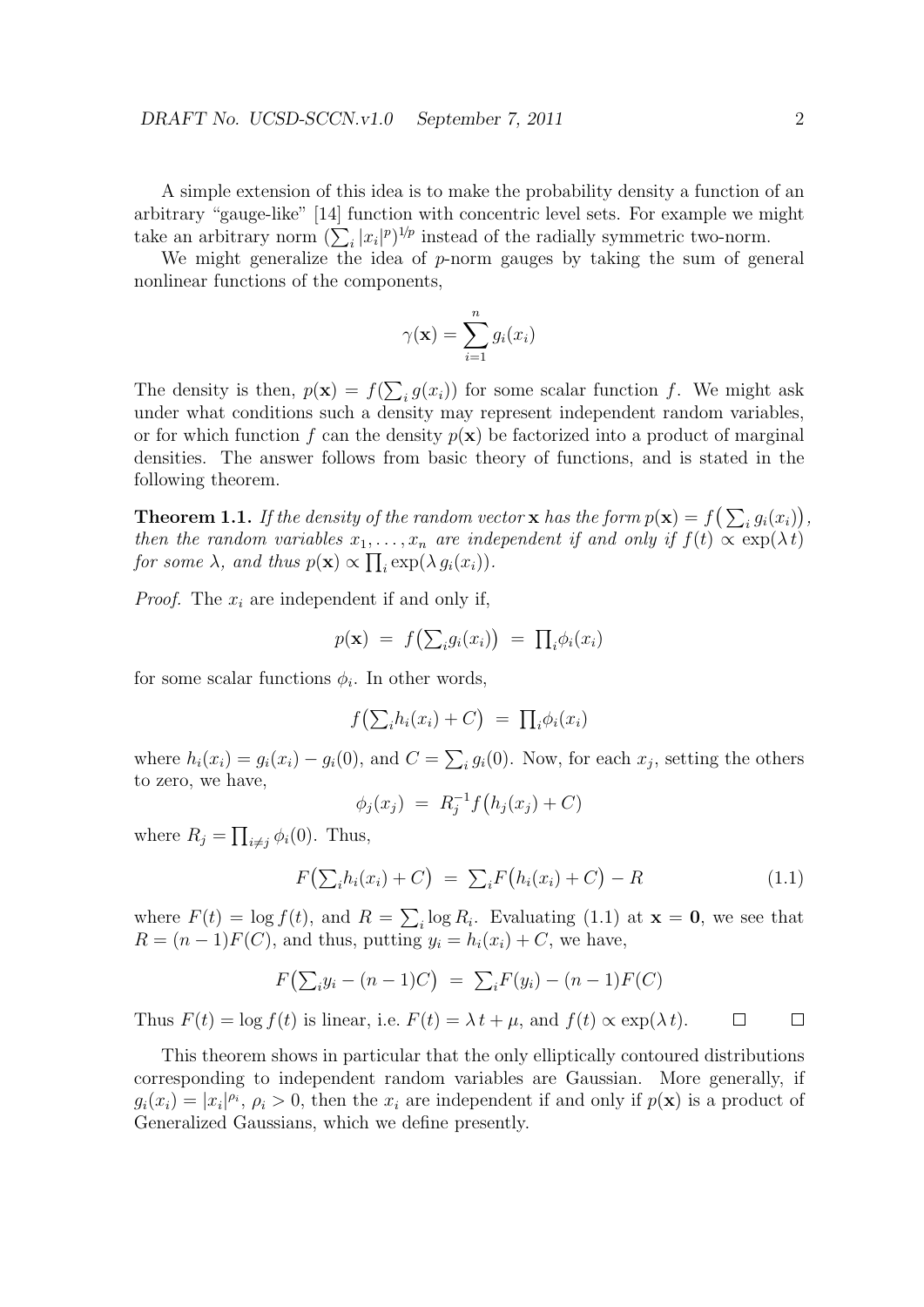**Definition 1.1.** *The Generalized Gaussian density has the form,*

$$
\mathcal{GG}(x;\alpha) = \frac{1}{2\Gamma(1+1/\alpha)} \exp(-|x|^{\alpha}) \tag{1.2}
$$

The location scale family is denoted  $\mathcal{GG}(x; \mu, \sigma, \alpha) \propto \exp(-|\sigma^{-1}(x-\mu)|^{\alpha})$ . With this definition, we have  $\mathcal{N}(x; \mu, \sigma^2) = \mathcal{GG}(x; \mu, \sigma\sqrt{2}, 2)$ .

Generalized Gaussians are maximum entropy densities under  $L^p$  norm constraint.

**Theorem 1.2.** *The maximum entropy distribution on*  $(-\infty, \infty)$ *, subject to,* 

$$
(E\{|x-\mu|^{\alpha}\})^{1/\alpha} \le A
$$

*is*  $\mathcal{G}\mathcal{G}(x;\mu,\alpha^{1/\alpha}A,\alpha)$ .

The maximum entropy Generalized Gaussian distribution tends to a Uniform distribution on  $[\mu - A, \mu + A]$  as  $\alpha \to \infty$ , and becomes proportional to  $1/|x - \mu|$  (uniformly on compact subsets not including 0) as  $\alpha \to 0$ . We use the maximum entropy Generalized Gaussian to define a generalized negentropy for random variables in  $L^p$ ,  $0 < p < 2$ . We use the generalized negentropy and the mutual information as two location-scale invariant measures with which to examine the multivariate dependent densities described in this paper.

### **1.2 Scale Mixtures**

If *z* is a univariate random variable,  $z \sim \mathcal{K}(z)$ , and  $\sigma > 0$  is a constant, then we have,

$$
\sigma z \sim \sigma^{-1} \mathcal{K}(\sigma^{-1} z)
$$

If  $\sigma$  is a nonnegative random variable with distribution function  $F(\sigma)$ , then  $x = \sigma z$ is called a scale mixture, and its density is given by,

$$
p(x) = \int p(x|\sigma) dF(\sigma) = \int_0^\infty \sigma^{-1} \mathcal{K}(\sigma^{-1}x) dF(\sigma)
$$

Gaussian scale mixtures have the form,

$$
p(x) = \int_0^\infty \mathcal{N}(x; 0, \xi) dF(\xi)
$$
\n(1.3)

where  $\mathcal{N}(x;\mu,\sigma^2)$  denotes the Gaussian density with mean  $\mu$  and variance  $\sigma^2$ . A Gaussian scale mixture *x* can be represented as a product  $x = \xi^{1/2}z$ , where  $p(x|\xi) =$  $\mathcal{N}(0,\xi)$ .

A random *vector* can be constructed by multiplying the scalar random variable *ξ* <sup>1</sup>*/*<sup>2</sup> by a Gaussian random vector,

$$
\mathbf{x}=\xi^{1\!/2}\mathbf{z}
$$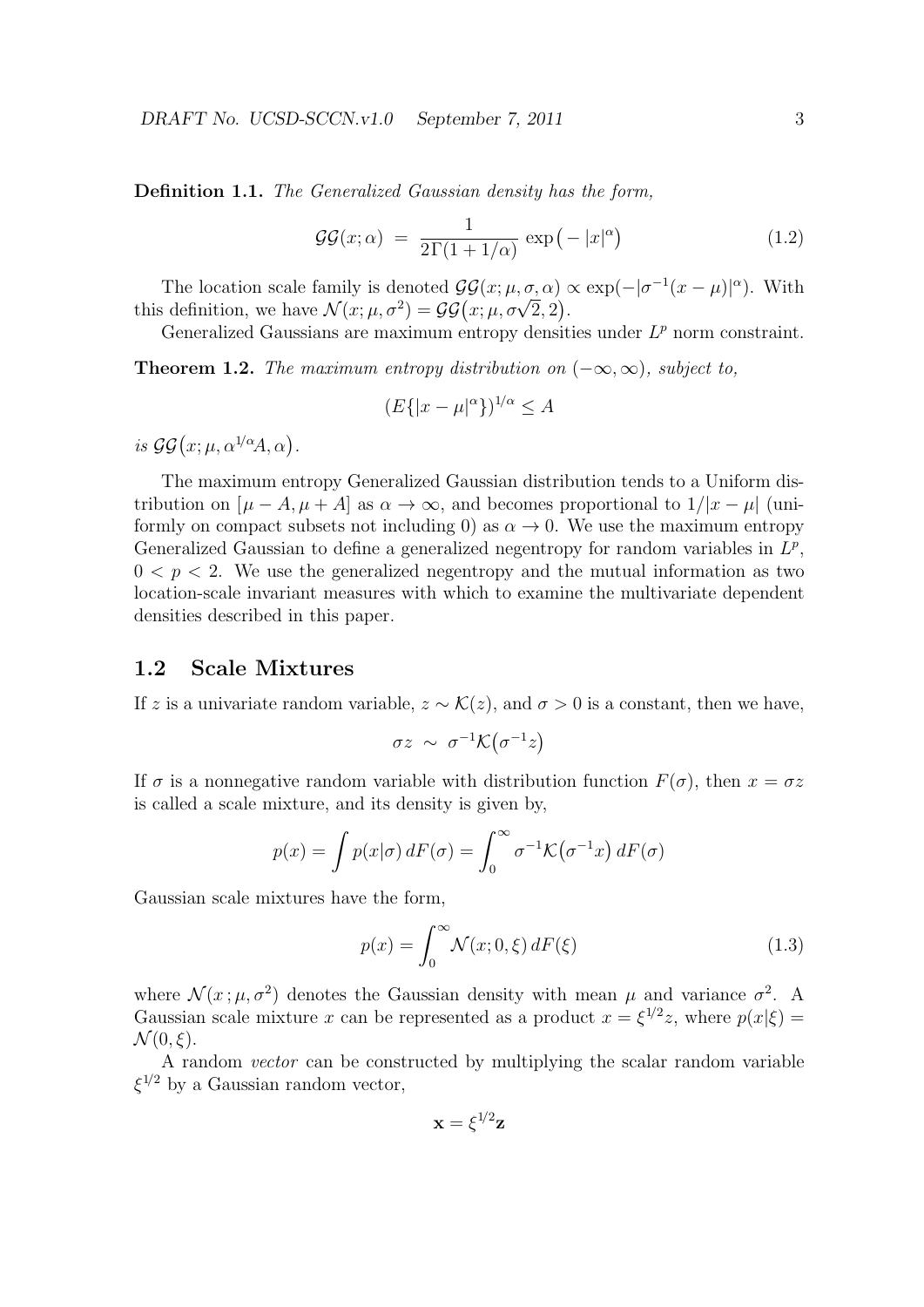where  $z \sim \mathcal{N}(0, I)$ . The components of x are then dependent, while retaining the uncorrelatedness of **z**. For the density of **x** we have,

$$
p(\mathbf{x}) = \frac{1}{(2\pi)^{d/2}} \int_0^\infty \xi^{-d/2} \exp\left(-\frac{1}{2}\xi^{-1} \left\|\mathbf{x}\right\|^2\right) f(\xi) d\xi \tag{1.4}
$$

We assume throughout the remainder of the paper that the mixing density  $f(\xi)$  =  $F'(\xi)$  exists.

Similarly, for a Generalized Gaussian scale mixture, with,

$$
x_i = \xi^{1/\rho_i} z_i
$$

where  $z_i \sim \mathcal{GG}(z; 0, 1, \rho_i)$ , we have,

$$
p(\mathbf{x}) = \frac{1}{\mathcal{Z}_{\rho}} \int_0^{\infty} \xi^{-d/\bar{\rho}} \exp\left(-\xi^{-1} \sum_i |x_i|^{\rho_i}\right) f(\xi) d\xi \tag{1.5}
$$

where  $\bar{\rho}$  is the harmonic mean,  $d/\sum_i \rho_i^{-1}$ , and

$$
\mathcal{Z}_{\rho} \triangleq 2^d \prod_{i=1}^d \Gamma(1 + 1/\rho_i) \tag{1.6}
$$

We shall restrict our attention to Generalized Gaussian scale mixtures as these seem to be the only densities which yield tractable estimation procedures along with the advantages summarized below. Such densities, nevertheless, cover almost all previously proposed multivariate densities, as well as suggest useful new density models.

### **1.3 The Proposed Framework**

We propose three basic models of higher order dependency: positive norm dependency (PND), negative norm dependency (NND), and skew norm dependency (SND). These are described in the following.

#### **1.3.1 Positive Norm Dependence (PND)**

If the dependence is of the form,

$$
x_i = \xi^{1/\rho_i} z_i, \quad i = 1, \dots, n
$$

where  $z_i \sim \mathcal{GG}(z; 0, 1, \rho_i)$ , then the random variable  $\xi$  scales each component  $x_i$  of **x** similarly (identically for equal  $\rho_i$ ), increasing or decreasing the magnitude depending on whether  $\xi$  is greater than or less than 1. Such a situation arises when for example several independent channels are modulated by a common scaling process, inducing "variance dependency" [9] in the elliptically contoured case, and general positive norm dependent in the Generalized Gaussian case.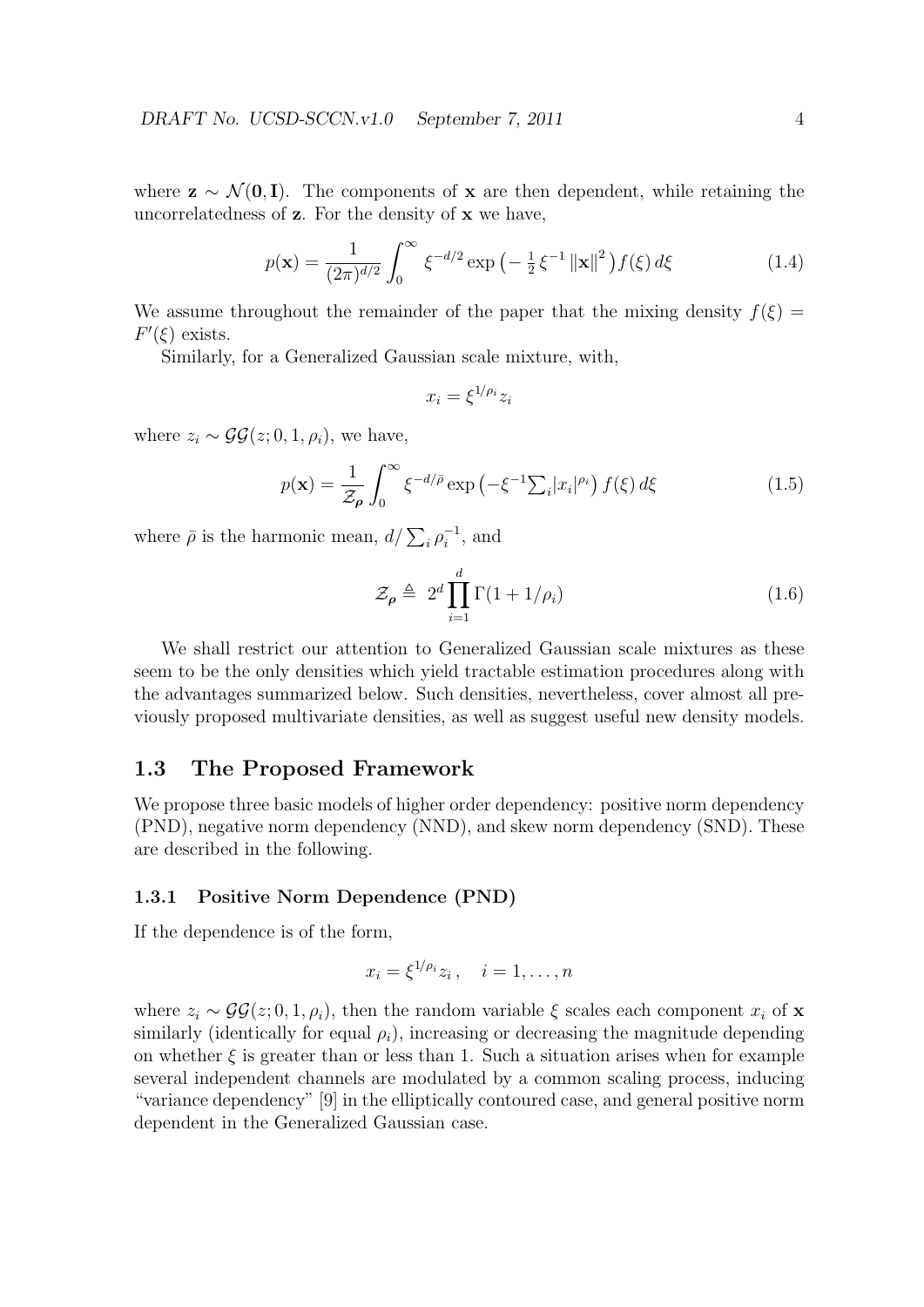#### **1.3.2 Negative Norm Dependence (NND)**

It may also happen that there is a "negative" variance dependency between random vectors, such that an increase in amplitude of one is associated with a *decrease* in amplitude of the other, for example in biological inhibitory processes. Such a dependence, say between random variables  $x_1$  and  $x_2$ , is modeled by,

$$
x_1 = \xi^{1/\rho_1} z_1, \quad x_2 = \xi^{-1/\rho_2} z_2
$$

where  $z_i \sim \mathcal{GG}(z; 0, 1, \rho_i)$ . In this case the same scalar random variable  $\xi$  modulates both *x* and *y*, but in inverse proportions. If the scale of  $x_1$  is increased ( $\xi > 1$ ), then the scale of  $x_2$  will be deceased ( $\xi^{-1}$  < 1). In certain cases, the joint density  $p(x_1, x_2)$ can be calculated and estimated using a framework similar to that used in PND.

#### **1.3.3 Skew Norm Dependence (SND)**

Barndorff-Nielsen [2] proposed the Normal Variance-Mean mixture framework for multivariate density modeling. Here the random vector **x** can be represented by,

$$
\mathbf{x} = \xi^{1/2} \mathbf{z} + \xi \boldsymbol{\beta}
$$

where  $\mathbf{z} \sim \mathcal{N}(\mathbf{0}, \Sigma)$ , and  $\boldsymbol{\beta} \in \mathbb{R}^n$  is a constant skew, or drift vector. This case leads to tractable estimation procedures only if **z** is Gaussian.

Since the scale mixing random variable also controls the amount of skew, or drift, the multivariate density has a conic structure, with the variance increasing as the drift increases, so that the density spreads out in the direction of the skew. This is in contrast to simply adding an independent non-negative scaling of *β*, which would simply convolve the density along the direction of the skew. The SND densities cannot be made independent by linear or simple hyperspherical transformation.

### **1.4 Advantages of the Proposed Framework**

The advantages of the GGSM/NVMM model may be be summarized in the following five (mnemonically titled) capacities.

- *• Evaluate.* For particular mixing densities, the dependent scale mixture densities can be evaluated in closed form. Marginals and conditional densities can also be evaluated, as well as conditional (posterior) moments. This is important in likelihood based decision theoretic tasks, in which precise discriminatory capabilities may yield significant advantages.
- *• Estimate.* The ability to evaluate posterior moments of the scale mixing variable, along with the tractable Gaussian or independent Generalized Gaussian conditional posterior density, allow the model to be estimated in an efficient manner using Expectation-Maximization (EM) based algorithms.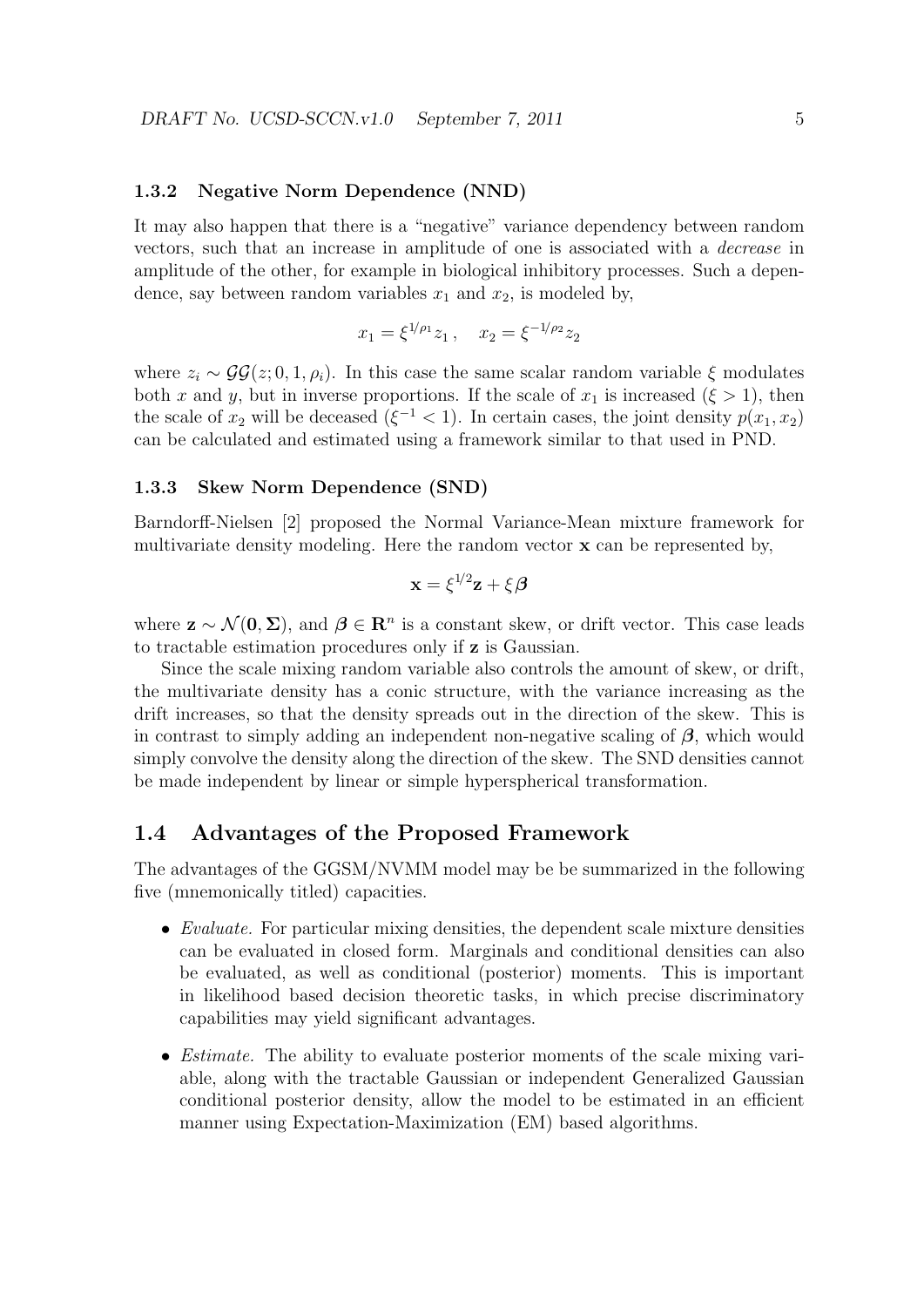- *Generate.* Since the explicit construction of the multivariate dependency involves on the generation of Generalized Gaussian random vectors, and scalar mixing random variables, the modeled random vectors can be easily generated for purposes of model verification, simulation, and sampling.
- *Calculate.* Since the dependence of the random variables is limited primarily to some type of dependence in norm, hyperspherical coordinates, or generalized hyperspherical coordinates can be used to transform densities into separable functions that may be integrated as a product of univariate integrals. This is important for the calculation of "p-values", or tail probabilities for significance testing. Also, calculation of joint entropy is reduced to the evaluation of a one dimensional integral, which allows the calculation of mutual information and (generalized) negentropy, each of which are properties of density "types" [3], independent of scale or location parameters.
- *Separate.* The generalized hyperspherical coordinates can also be used to transform observations of dependent vectors into independent vectors. This allows in particular the efficient encoding and quantization of observations. The separability of the density in generalized hyperspherical coordinates allows the optimal high rate vector quantization point density [8] to be approximated in a simple manner using scalar quantization.

### **1.5 Related Work**

Hyvärinen [9, 10] has recently proposed such a model for Independent Subspace Analysis of images. A similar approach is developed by Eltoft, Kim et al. [12, 5], which is referred to as Independent Vector Analysis (IVA). In [11] a method is proposed for convolutive blind source separation in reverberative environments using a frequency domain approach with sources having variance (scale) dependency across frequencies.

### **1.6 Outline of the Paper**

The remainder of the paper is organized as follows. In *§*2 we describe the scale mixing densities that will be used, and develop the properties of univariate Gaussian and Generalized Gaussian scale mixtures, and univariate Normal Variance-Mean mixtures. In *§*3 we discuss the multivariate Gaussian scale mixtures, and in *§*4 we present the Generalized Gaussian scale mixture model. In *§*5 we discuss negative norm dependence models. In *§*6 we discuss the multivariate Normal Variance-Mean mixture model. In *§*7 we derive the expressions for posterior moments and EM updates for the proposed models. In §?? we derive expressions for mutual information and generalized negentropy for the proposed models. These two location-scale invariant measures allow us to plot the curves traced out by the parameterized forms of the proposed densities (e.g. for varying Generalized Gaussian shape parameter) in a two dimensional space,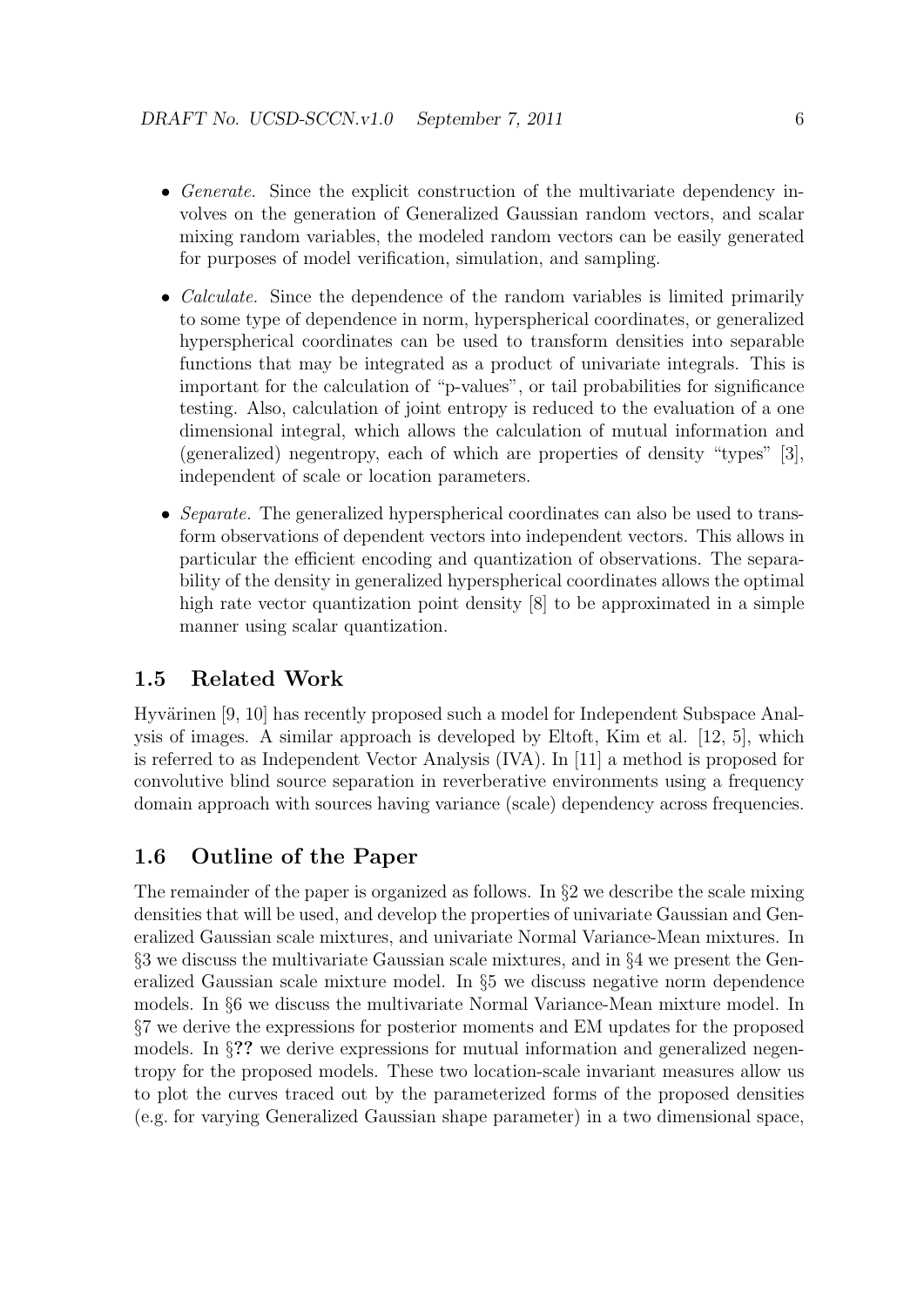graphically depicting their mutual relationships in terms of dependence (mutual information) and Kullback-Leibler divergence from Gaussian, or Generalized Gaussian (generalized negentropy) in the case of infinite variance densities.

# **2 Mixing Densities and Univariate Scale Mixtures**

If  $p(x)$  is a Gaussian scale mixture density, then its characteristic function  $\hat{p}(\omega)$  is given by,

$$
\hat{p}(\omega) = \int_{-\infty}^{\infty} \exp(i\omega x) \int_{0}^{\infty} \mathcal{N}(x; 0, \xi) f(\xi) d\xi dx = \int_{0}^{\infty} \exp\left(-\frac{1}{2}\xi \omega^2\right) f(\xi) d\xi \tag{2.1}
$$

So we see that the characteristic function of a Gaussian scale mixture is also (proportional to) a Gaussian scale mixture, with a transformed mixing density [6],

$$
\hat{p}(\omega) = \int_0^\infty \xi^{-1/2} \exp(-\frac{1}{2}\xi^{-1}\omega^2) \xi^{-3/2} f(\xi^{-1}) d\xi \tag{2.2}
$$

Defining  $\varphi(t) \triangleq E\{\exp(\xi t)\}\$ to be the moment generating function of the mixing density, we have, from (2.1),

$$
\hat{p}(\omega) = \varphi\left(-\frac{1}{2}\omega^2\right) \quad \Rightarrow \quad \varphi(t) = \hat{p}\left(i\sqrt{2t}\right) \tag{2.3}
$$

Thus for Gaussian scale mixtures, the moment generating function of the mixing density, when it exists, is related in a simple way to the characteristic function of the scale mixture [2]. The mixing density itself can be found formally using the inverse transform of the moment generating function. This was pointed out in the Andrews and Mallows (1974) paper. The mixing density can also be found (formally) using the Mellin transform [4].

### **2.1 Mixing Densities**

In this section we give examples of the densities of scale mixing random variables. We give the expressions for the moments of these densities, and generalize the densities to include as a multiplicative factor a half-integral power function when this does not already exist as part of the density parametrization. The moments of the scale mixture are linearly related to the moments of the scale mixing density

### **2.1.1 Stable Densities**

Using the Mellin transform, the moments of the positive *α*-stable distribution are found to be,

$$
\int_0^\infty \xi^p S_\alpha^+(\xi) d\xi = \frac{\Gamma(1 - p/\alpha)}{\Gamma(1 - p)}, \quad 0 < \alpha < 1, \quad p < \alpha
$$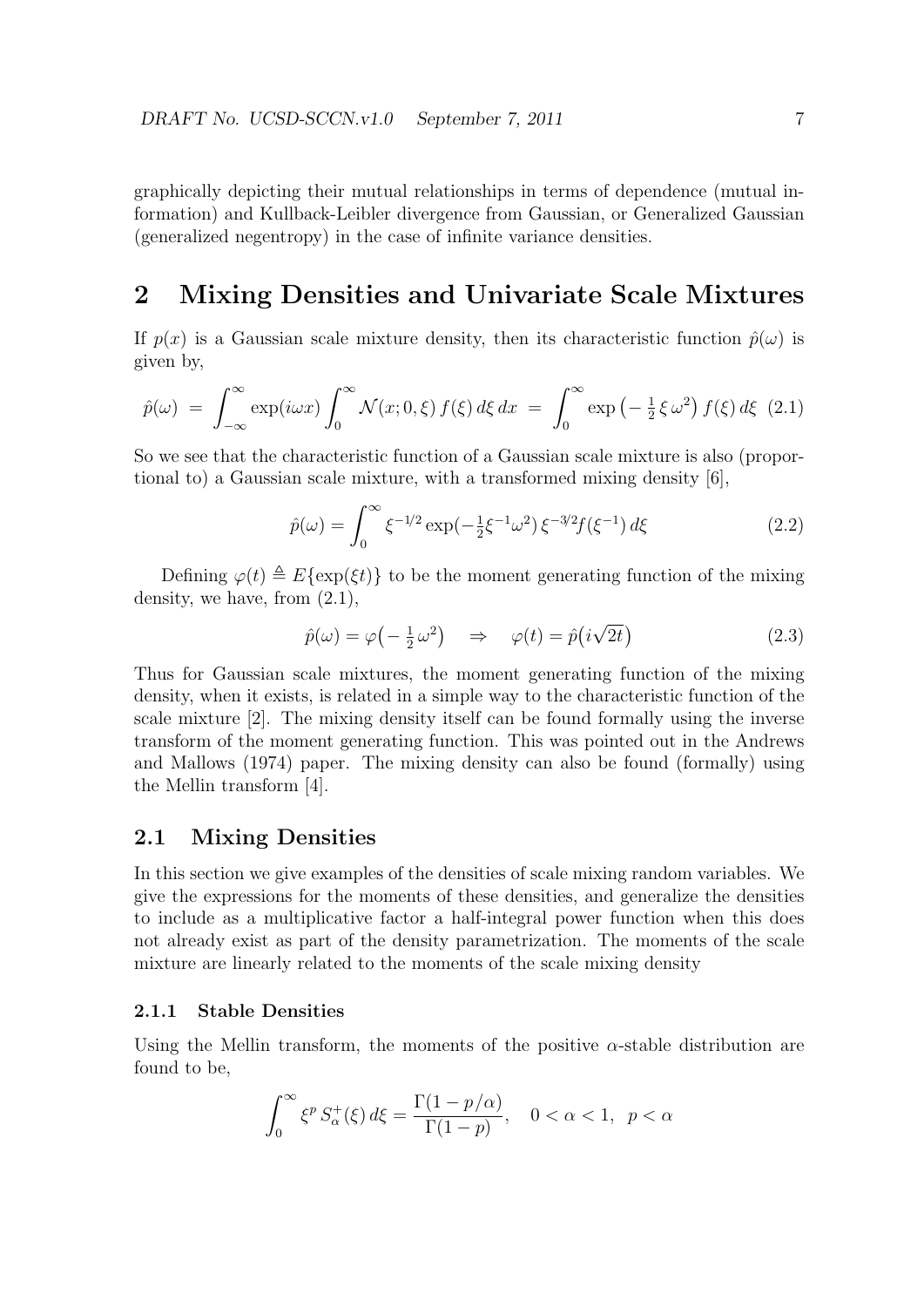where  $S^{\dagger}_{\alpha}$  denotes the positive *α*-stable density of order *α*. Thus for the moments of the mixing density of the Generalized Gaussian density with shape parameter  $\alpha$ , we have, *√*

$$
E\{\xi^p\} = \frac{\sqrt{\pi} \Gamma\left(\frac{2p+1}{\alpha}\right)}{2^p \Gamma\left(\frac{1}{\alpha}\right) \Gamma\left(\frac{2p+1}{2}\right)}, \quad 0 < \alpha < 2, \quad p > -(\alpha+1)/2 \tag{2.4}
$$

Using (2.3), and the series representation of the *α*-stable density [13], we have for the moment generating function of the mixing density of the Generalized Gaussian with shape parameter  $\alpha$ ,

$$
E\{\exp(\xi t)\} = \frac{1}{\pi\alpha} \sum_{k=0}^{\infty} \frac{\Gamma((2k+1)/\alpha)}{\Gamma(2k+1)} (2t)^k, \quad 1 < \alpha \le 2
$$
 (2.5)

The mixing density for the Generalized Gaussian density with shape parameter *α* is related to the positive  $\alpha$ -stable density of order  $\alpha/2$  [6],

$$
f(\xi) = \frac{\sqrt{2\pi}}{4\Gamma(1+1/\alpha)} \xi^{-3/2} S_{\alpha/2}^+(\frac{1}{2}\xi^{-1}), \quad \xi > 0
$$
 (2.6)

### **2.1.2 Generalized Inverse Gaussian**

The mixing density of the Generalized Hyperbolic density is the Generalized Inverse Gaussian density, which has the form,

$$
\mathcal{N}^{\dagger}(\xi;\lambda,\,\delta^{2},\kappa^{2}) = \frac{(\kappa/\delta)^{\lambda}}{2K_{\lambda}(\delta\kappa)}\,\xi^{\lambda-1}\exp\left(-\frac{1}{2}\left(\delta^{2}\xi^{-1}+\kappa^{2}\xi\right)\right),\quad\xi>0\tag{2.7}
$$

where  $K_{\lambda}$  is the Bessel K function, or modified Bessel function of the second kind. The moments of the Generalized Inverse Gaussian are easily found by direct integration, using the fact that (2.7) integrates to one,

$$
E\{\xi^a\} = \left(\frac{\delta}{\kappa}\right)^a \frac{K_{\lambda+a}(\delta\kappa)}{K_{\lambda}(\delta\kappa)}
$$
(2.8)

Similarly, by direct integration, we have for the moment generating function,

$$
E\{\exp(\xi t)\} = \frac{\kappa^{\lambda}}{(\kappa^2 - t)^{\lambda/2}} \frac{K_{\lambda}(\delta\sqrt{\kappa^2 - t})}{K_{\lambda}(\delta\kappa)}, \quad t < \kappa^2
$$
 (2.9)

#### **2.1.3 Beta and Pareto**

#### **2.1.4 Kolmogorov-Smirnov**

The scale mixing density is related to the Kolmogorov-Smirnov distance statistic [1, 2, 6]. The Generalized Kolmogorov density [2] is given by,

$$
f(\xi) = \frac{1}{\Gamma(\nu)^2} \sum_{k=0}^{\infty} (-1)^k \frac{\Gamma(k+2\nu)}{\Gamma(k+1)} (k+\nu) \exp\left(-\frac{1}{2}(k+\nu)^2 \xi\right), \quad \xi > 0 \tag{2.10}
$$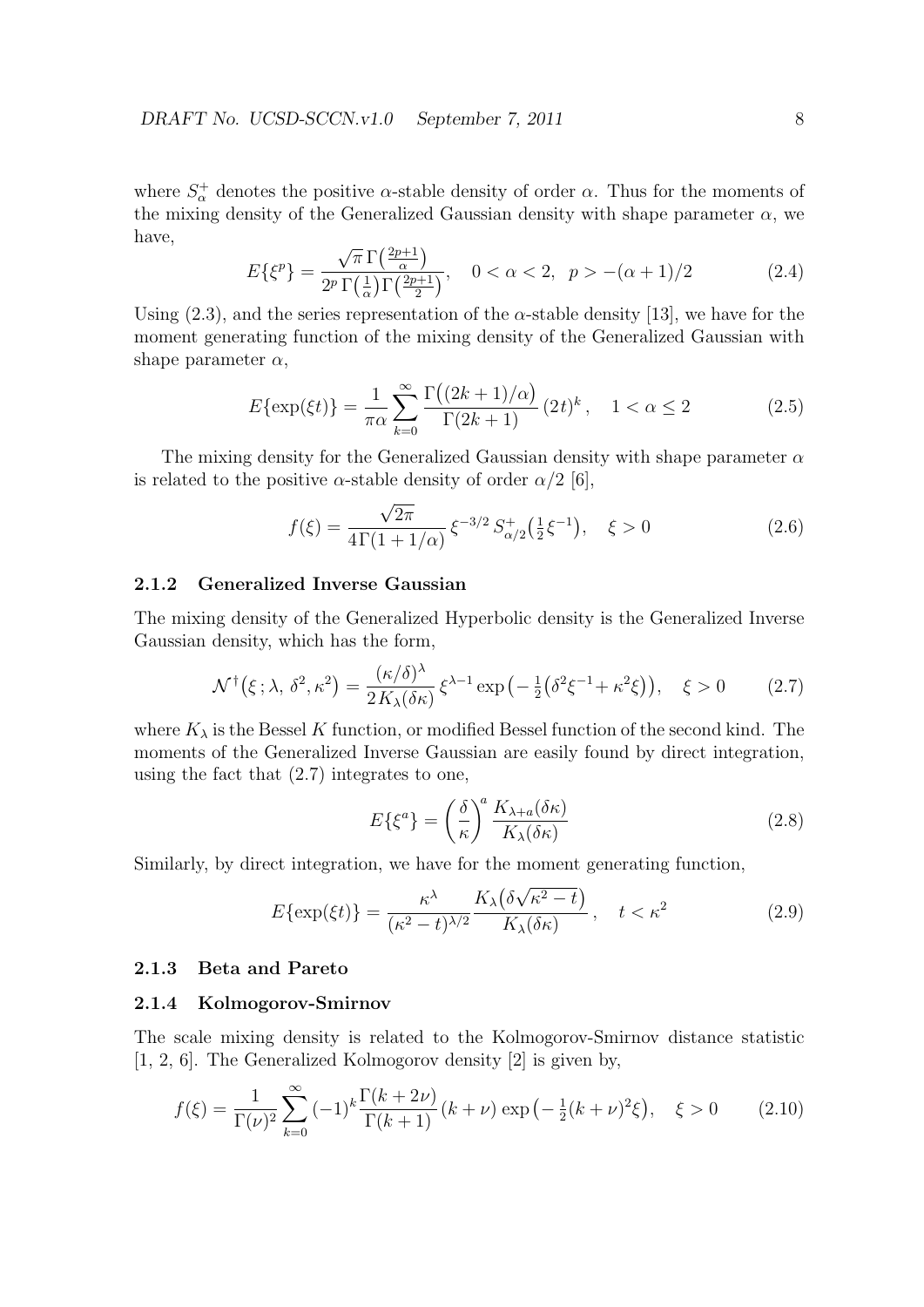The moments are given by,

$$
E\{\xi^{a}\} = \frac{2^{a+1}\Gamma(a+1)}{\Gamma(\nu)^{2}}\sum_{k=0}^{\infty}(-1)^{k}\frac{\Gamma(k+2\nu)}{\Gamma(k+1)}\frac{1}{(k+\nu)^{2a+1}}
$$

Half integral moments,  $a = m/2$ , for  $m \ge -1$ , can be written,

$$
E\{\xi^{m/2}\} = \frac{2^{m/2+1}\Gamma(m/2+1)}{B(\nu,\nu)\nu^{m+1}} m_{+2}F_{m+1}([2\nu,\nu,\ldots,\nu];[\nu+1,\ldots,\nu+1];-1) (2.11)
$$

where  $pF_q$  is the generalized hypergeometric function, and  $B(x, y)$  is the Beta function.

Using (2.3) and the characteristic function of the Generalized Logistic density [2], we have for the moment generating function of the Generalized Kolmogorov,

$$
E\{\exp(\xi t)\} = \frac{\Gamma(\nu + \sqrt{2t})\Gamma(\nu - \sqrt{2t})}{\Gamma(\nu)^2}, \quad t < \frac{1}{2}\nu^2 \tag{2.12}
$$

# **2.2 Gaussian scale mixtures**

In this section we give some examples of Gaussian scale mixtures.

### **2.2.1 Generalized Gaussian**

The Generalized Gaussian density has the form,

$$
\mathcal{GG}(x;\alpha) = \frac{1}{2\Gamma(1+1/\alpha)} \exp(-|x|^{\alpha}) \tag{2.13}
$$

The Generalized Gaussian is a Gaussian scale mixture for 0 *< α <* 2.

### **2.2.2 Generalized Logistic**

The Generalized Logistic, also referred to as (the symmetric) Fisher's *z* distribution [2], has the form,

$$
\mathcal{GL}(x;\nu) = \frac{1}{B(\nu,\nu)} \frac{e^{-\nu x}}{(1+e^{-x})^{2\nu}} = \frac{1}{4^{\nu}B(\nu,\nu)} \frac{1}{\cosh^{2\nu}(\frac{1}{2}x)} \tag{2.14}
$$

The Generalized Logistic is a Gaussian scale mixture for all *ν >* 0.

#### **2.2.3 Generalized Hyperbolic**

The Generalized Hyperbolic density [2] has the form,

$$
\mathcal{GH}(x;\delta,\kappa,\lambda) = \frac{1}{\sqrt{2\pi}} \frac{\kappa^{1/2}}{\delta^{\lambda} K_{\lambda}(\delta\kappa)} \frac{K_{\lambda-1/2}(\kappa\sqrt{\delta^2 + x^2})}{(\delta^2 + x^2)^{1/4 - \lambda/2}}
$$
(2.15)

Limiting cases when  $\delta \to 0$  or  $\kappa \to 0$ :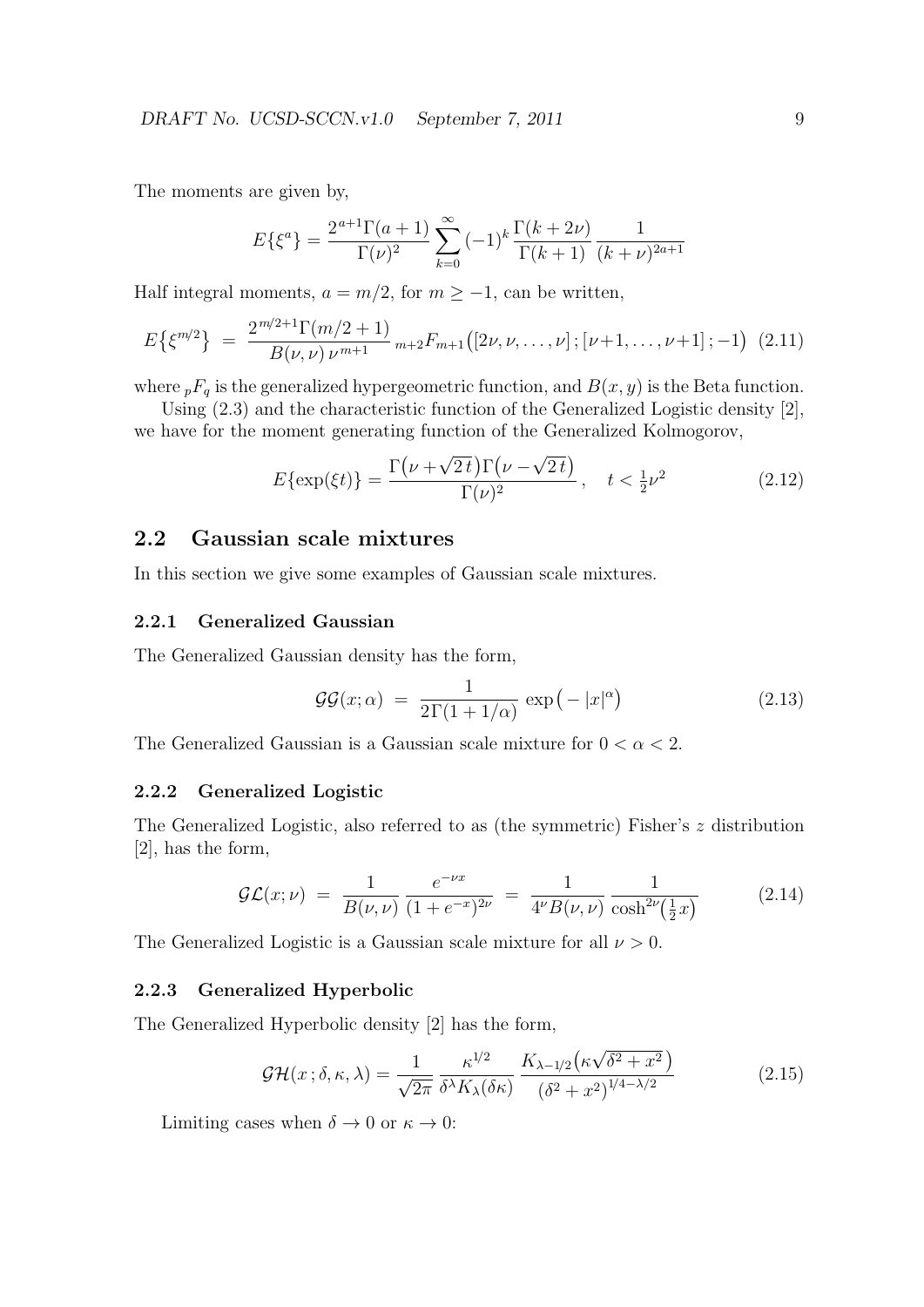1. *McKay's Bessel K* If the mixing density is Gamma distributed, then the scale mixture is given by,

$$
p(x; \nu) = \frac{\nu^{1/2}}{\pi^{1/2} \Gamma(\frac{1}{2}\nu + \frac{1}{2})} \left(\frac{\nu^{1/2} |x|}{2}\right)^{\nu/2} K_{\nu/2}(\nu^{1/2} |x|)
$$

2. *Student's t*. If the scale mixing density is that of a random variable whose inverse is Gamma distributed, then the scale mixture is the Student's *t* density,

$$
p(x; \nu) = \frac{1}{B(\frac{1}{2}, \nu)} \frac{1}{(1+x^2)^{1/2+\nu}}
$$

### **2.3 Generalized Gaussian scale mixtures**

For a GSM,  $p(x)$ , evaluated at  $|x|^{p/2}$ , we have,

$$
p(|x|^{\rho/2}) = \frac{1}{\sqrt{2\pi}} \int_0^\infty \xi^{-1/2} \exp\left(-\frac{1}{2}\xi^{-1}|x|^\rho\right) dF(\xi)
$$
 (2.16)

Integrating over *x*, we get,

$$
\int_{-\infty}^{\infty} p(|x|^{\rho/2}) dx = \frac{\mathcal{Z}_{\rho}}{\sqrt{2\pi}} \int_{0}^{\infty} \xi^{1/\rho - 1/2} dF(\xi) = \frac{\mathcal{Z}_{\rho} M_{2/\rho}}{\sqrt{2\pi}} \tag{2.17}
$$

where,

$$
\mathcal{Z}_{\rho} \triangleq 2^{1+1/\rho} \Gamma(1+1/\rho), \quad M_a \triangleq \int_0^\infty \xi^{a/2-1/2} dF(\xi) \tag{2.18}
$$

We can thus construct the Generalized Gaussian scale mixture (GGSM),

$$
x = (2\,\xi)^{1/\rho} z
$$

where  $z \sim \mathcal{GG}(z; \rho)$ , and we have,

$$
p(x; \rho) = \frac{\sqrt{2\pi}}{\mathcal{Z}_{\rho} M_{2/\rho}} p(|x|^{\rho/2}), \quad f(\xi; \rho) = M_{2/\rho}^{-1} \xi^{1/\rho - 1/2} f(\xi)
$$
(2.19)

### **2.3.1 Hypergeneralized Hyperbolic density**

In the case of the Generalized Inverse Gaussian mixing density, the integration required to form the Generalized Gaussian scale mixture can be evaluated in terms of the Bessel *K* function. If the mixing density is *N †* , then the posterior density of *ξ* given *x* is also  $\mathcal{N}^{\dagger}$ ,

$$
f(\xi|x) = \mathcal{N}^{\dagger}(\xi; \sqrt{\delta^2 + |x|^{\rho}}, \kappa, \lambda - d/\rho)
$$
 (2.20)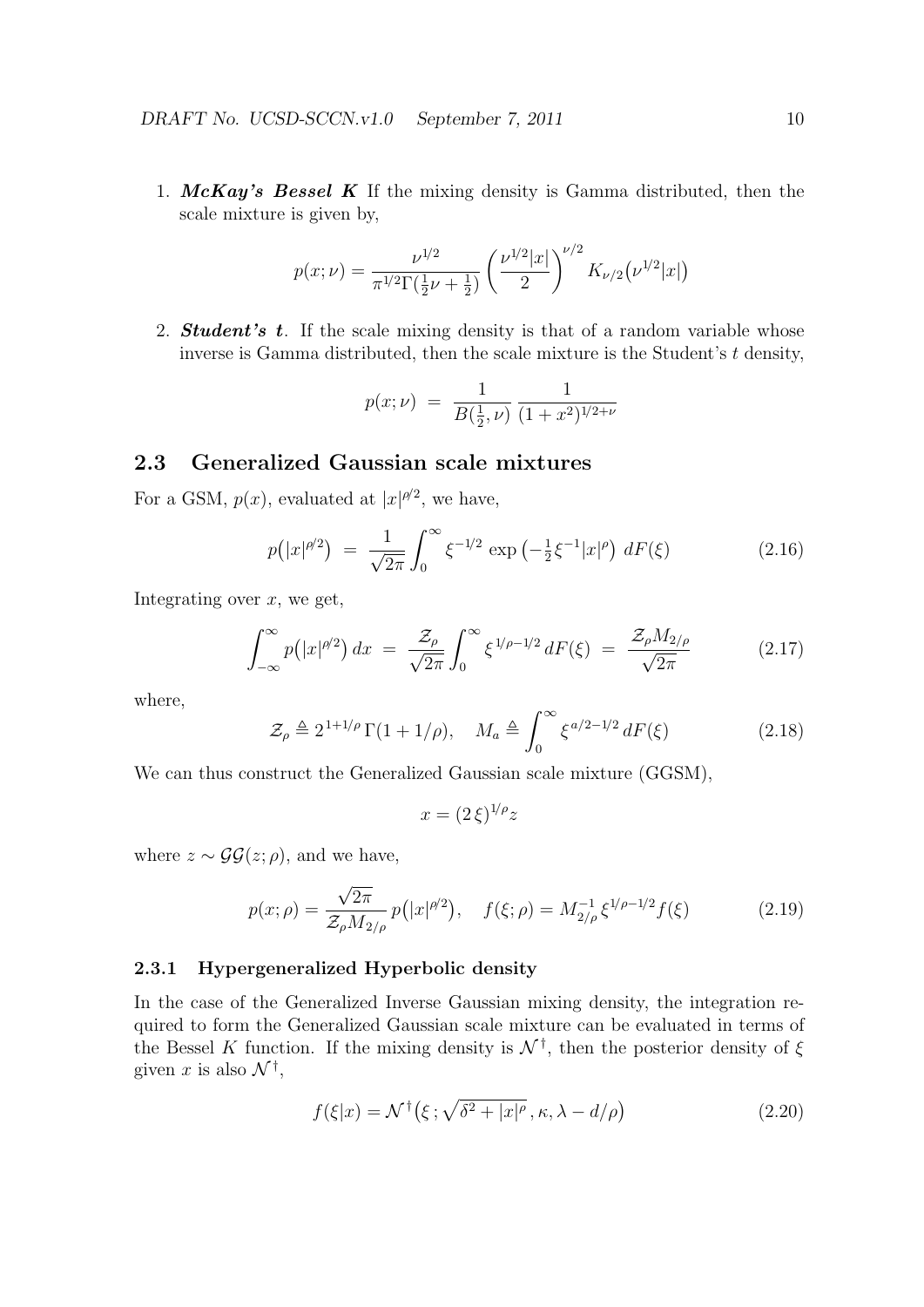We then get the "hypergeneralized hyperbolic distribution",

$$
\mathcal{HH}(x;\delta,\kappa,\lambda,\rho) = \frac{1}{\mathcal{Z}_{\rho}} \frac{\kappa^{1/\rho}}{\delta^{\lambda} K_{\lambda}(\delta\kappa)} \frac{K_{\lambda-1/\rho} \left(\kappa \sqrt{\delta^2 + |x|^{\rho}}\right)}{\left(\delta^2 + |x|^{\rho}\right)^{(1/\rho-\lambda)/2}} \tag{2.21}
$$

where  $\mathcal{Z}_{\rho}$  is defined in (2.18). Using (2.8) with (2.20), we get,

$$
E\left\{\xi^{-1}|x\right\} = \frac{\kappa}{\sqrt{\delta^2 + |x|^{\rho}}} \frac{K_{\lambda - 1/\rho - 1}\left(\kappa\sqrt{\delta^2 + |x|^{\rho}}\right)}{K_{\lambda - 1/\rho}\left(\kappa\sqrt{\delta^2 + |x|^{\rho}}\right)}\tag{2.22}
$$

We have the following limiting cases of the Hypergeneralized Hyperbolic density.

1. *Generalized Cauchy*. Inverse Gamma mixing of Generalized Gaussian random variables yields the Generalized Cauchy density,

$$
\mathcal{GC}(x;\alpha,\nu) = \frac{\alpha}{2B(1/\alpha,\nu)} \frac{1}{(1+|x|^{\alpha})^{1/\alpha+\nu}}
$$

where  $B(x, y) = \Gamma(x)\Gamma(y)/\Gamma(x + y)$  is the Beta function. The Generalized Cauchy is a Gaussian scale mixture for  $\nu > 0$  and  $0 < \alpha \leq 2$ . The scale mixing density is the scale convolution of the inverse Gamma density with a positive *α*-stable density of order *α/*2.

2. **McKay's Bessel** *K* If the mixing density is Gamma distributed, then the scale mixture is,

$$
p(x; \nu) = \frac{\nu^{1/2}}{\pi^{1/2} \Gamma((\nu + 1)/2)} \left(\frac{\nu^{1/2} |x|}{2}\right)^{\nu/2} K_{\nu/2}(\nu^{1/2} |x|)
$$

# **3 Multivariate Gaussian Scale Mixtures**

In this section we show how general dependent multivariate densities can be derived using univariate Gaussian scale mixtures. Throughout this section, *∥***x***∥* will denote the 2-norm in the assoociated *d*-dimensional Euclidean space.

# **3.1 Multivariate analogues of univariate Gaussian Scale Mixtures**

A Gaussian scale mixture *x* can be represented as a product  $\xi^{1/2}z$ , where  $z \sim \mathcal{N}(0, \xi)$ . We can construct a random *vector* by multiplying the same scalar random variable *ξ* <sup>1</sup>*/*<sup>2</sup> by a Gaussian random vector,

$$
\mathbf{x} = \xi^{1/2} \mathbf{z}
$$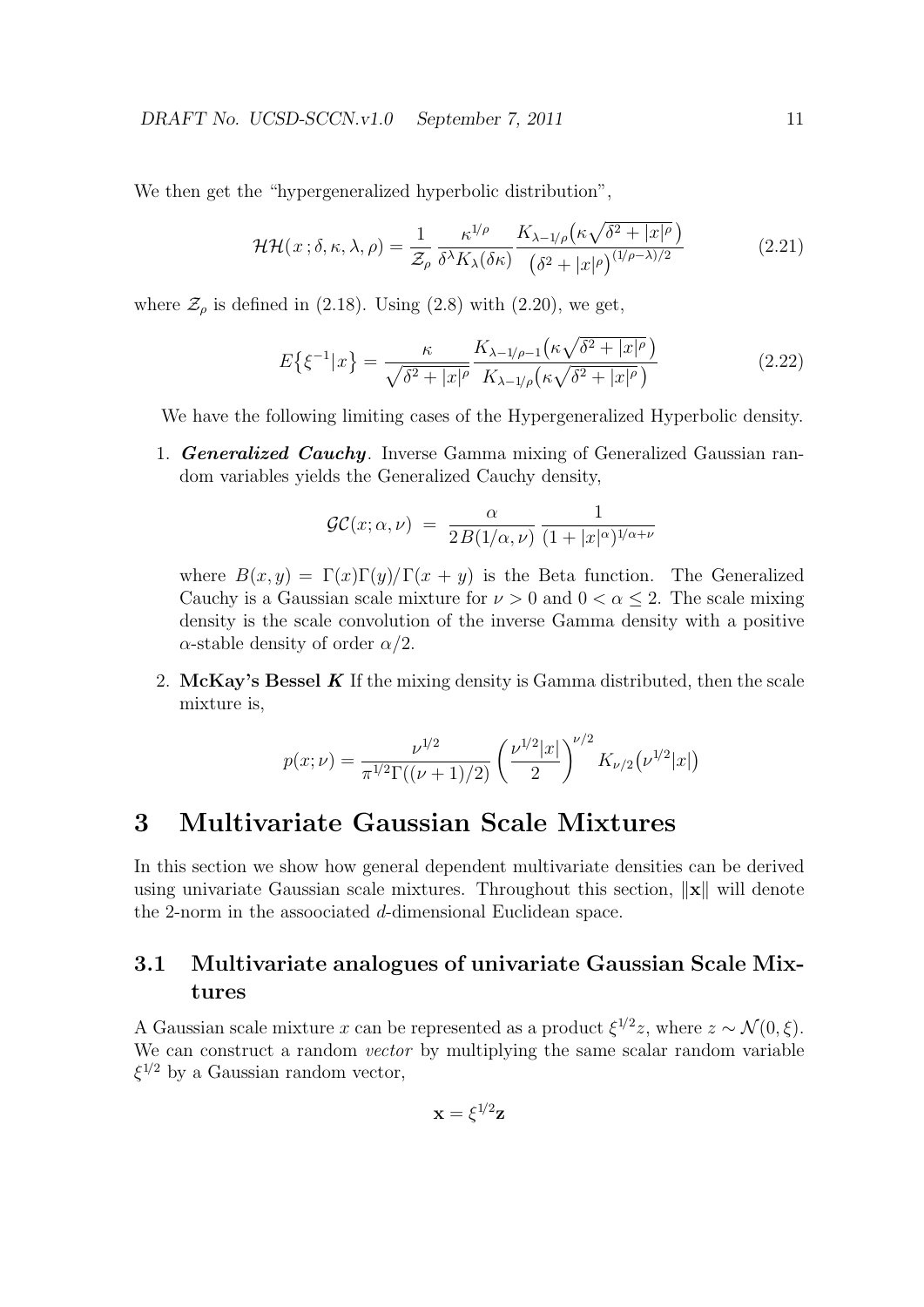where  $z \sim \mathcal{N}(\mathbf{0}, \mathbf{I})$ . The components **x** then become dependent, while retaining the uncorrelatedness of **z**. For the density of **x** we have,

$$
p(\mathbf{x}) = \frac{1}{(2\pi)^{d/2}} \int_0^\infty \xi^{-d/2} \exp\left(-\frac{1}{2}\xi^{-1} \left\|\mathbf{x}\right\|^2\right) f(\xi) d\xi \tag{3.1}
$$

If  $\xi$  is a Generalized Inverse Gaussian, then the density of **x** can be written in terms of the modified Bessel function of the second kind.

More generally, let *x* be distributed according to the Gaussian scale mixture density  $p(x)$ . Then,

$$
p(\sqrt{x}) = \frac{1}{(2\pi)^{1/2}} \int_0^\infty \xi^{-1/2} \exp\left(-\frac{1}{2}\xi^{-1}x\right) f(\xi) d\xi \tag{3.2}
$$

Taking the *n*th derivative of both sides of (3.2), we find,

$$
\frac{d^n}{dx^n}p(\sqrt{x}) = \frac{(-2)^{-n}}{(2\pi)^{1/2}} \int_0^\infty \xi^{-n-1/2} \exp\left(-\frac{1}{2}\xi^{-1}x\right) f(\xi) d\xi \tag{3.3}
$$

Derivatives of the univariate density  $p(x)$  are used to construct densities in higher dimensions  $d > 2$ . We consider the cases of even and odd dimension *d* separately, then formulate a combined equation for the relationship.

#### **3.1.1 Odd** *d*

If *d* is odd, then with  $n = (d-1)/2$  in (3.3), we have,

$$
\pi^{-(d-1)/2}(-D)^{(d-1)/2}p(\sqrt{x}) = \frac{1}{(2\pi)^{d/2}} \int_0^\infty \xi^{-d/2} \exp\left(-\frac{1}{2}\xi^{-1}x\right) f(\xi) d\xi
$$

and we can write the density of  $p(\mathbf{x})$ 

$$
d \text{ odd}: \qquad p(\mathbf{x}) = \pi^{-(d-1)/2} (-D)^{(d-1)/2} p(\sqrt{t})|_{t=\|\mathbf{x}\|^2}
$$
\n(3.4)

If we define the linear operator *V* by,

$$
Vg(x) \triangleq -2 Dg(\sqrt{t})|_{t=x^2} = -x^{-1}Dg(x)
$$
\n(3.5)

then we have,

$$
d \text{ odd}: \qquad p(\mathbf{x}) = (2\pi)^{-(d-1)/2} V^{(d-1)/2} p(t) \big|_{t=\|\mathbf{x}\|} \tag{3.6}
$$

In particular, for  $d = 3$ , we have,

$$
d = 3: \t p(\mathbf{x}) = -\frac{1}{2\pi} \frac{p'(\|\mathbf{x}\|)}{\|\mathbf{x}\|} \t (3.7)
$$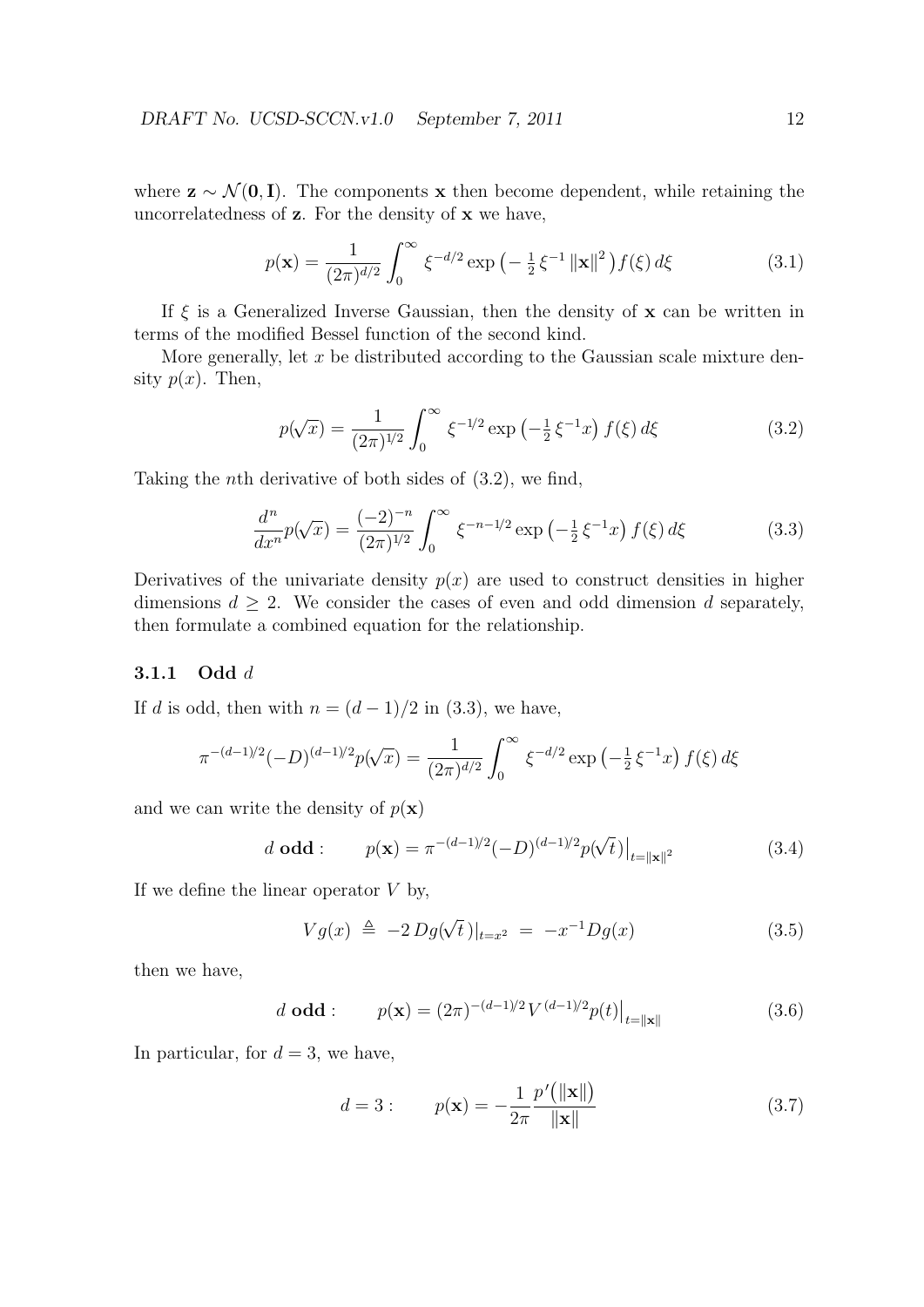#### **3.1.2 Even** *d*

For even *d*, the multivariate density arising from applying the original scale mixing variable to a Gaussian vector of dimension *d* can be written formally in terms of the Weyl fractional derivative [4]. However as the fractional derivative is not generally obtainable in closed form, we consider a modification of the original univariate scale density  $f(\xi)$ ,

$$
f(\xi;0) = \frac{\xi^{-1/2} f(\xi)}{\int_0^\infty \xi^{-1/2} f(\xi) d\xi}
$$
\n(3.8)

With this modified scale density, the density of *x* evaluated at  $\sqrt{x}$  becomes,

$$
p(\sqrt{x}) = \frac{M_0}{(2\pi)^{1/2}} \int_0^\infty \exp\left(-\frac{1}{2}\,\xi^{-1}x\right) f(\xi;0) \,d\xi \tag{3.9}
$$

where  $M_0 = \int_0^\infty \xi^{-1/2} f(\xi) d\xi$  as in (2.18).

Proceeding as we did for odd *d*, taking the *n*th derivative of both sides of (3.9), with  $n = d/2$ , we get,

$$
d \text{ even}: \quad p(\mathbf{x}) = M_0^{-1} 2^{1/2} \pi^{-(d-1)/2} (-D)^{d/2} p(\sqrt{t})|_{t=\|\mathbf{x}\|^2}
$$

$$
= M_0^{-1} (2\pi)^{-(d-1)/2} V^{d/2} p(t)|_{t=\|\mathbf{x}\|}
$$
(3.10)

where the operator *V* was defined in  $(3.5)$ . The formula for even *d* is thus equivalent to that for the odd  $d + 1$  given by (3.6) except for the constant factor  $M_0^{-1}\sqrt{2\pi}$ . In particular, we have

$$
d = 2: \t p(\mathbf{x}) = -\frac{1}{M_0\sqrt{2\pi}} \frac{p'(\|\mathbf{x}\|)}{\|\mathbf{x}\|} \t (3.11)
$$

#### **3.1.3 General modified mixing density**

We can generalize the modification  $(3.8)$  by including an arbitrary half integral moment,

$$
f(\xi; m) \triangleq \frac{\xi^{(m-1)/2} f(\xi)}{\int_0^\infty \xi^{(m-1)/2} f(\xi) d\xi} = M_m^{-1} \xi^{(m-1)/2} f(\xi)
$$
 (3.12)

where  $M_m$  is defined as in (2.18). In terms of this modified scale mixing density, the where  $M_m$  is defined as in (2.18). In the density of *x* evaluated at  $\sqrt{x}$  becomes,

$$
p(\sqrt{x}) = \frac{M_m}{(2\pi)^{1/2}} \int_0^\infty \xi^{-m/2} \exp\left(-\frac{1}{2}\xi^{-1}x\right) f(\xi; m) d\xi \tag{3.13}
$$

Taking the *n*th derivative of both sides of (3.13), with  $n = (d - m)/2$ , we get,

$$
\frac{d^n}{dx^n}p(\sqrt{x}) = \frac{M_m}{(2\pi)^{1/2}} (-2)^{-(d-m)/2} \int_0^\infty \xi^{-d/2} \exp\left(-\frac{1}{2}\xi^{-1}x\right) f(\xi; m) d\xi
$$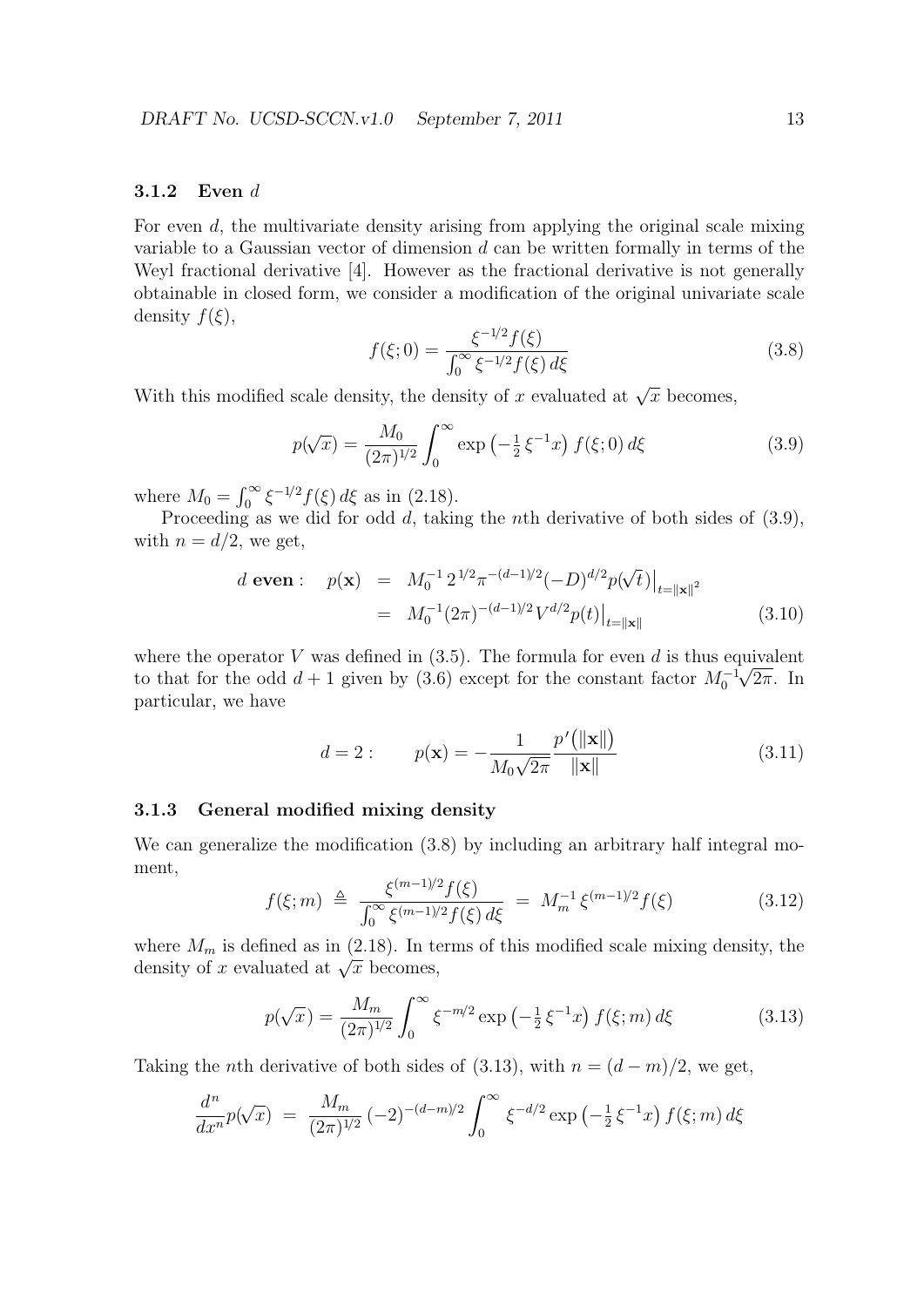Thus, given a univariate Gaussian scale mixture, we can construct a density in **R***<sup>d</sup>* for all  $d - m$  even such that the scalar moment  $M_m$  exists,

$$
d - m \text{ even}: \quad p(\mathbf{x}) = M_m^{-1} (2\pi)^{-(d-1)/2} (-2)^{(d-m)/2} D^{(d-m)/2} p(\sqrt{t}) \Big|_{t=\|\mathbf{x}\|^2}
$$

$$
= M_m^{-1} (2\pi)^{-(d-1)/2} V^{(d-m)/2} p(t) \Big|_{t=\|\mathbf{x}\|} \tag{3.14}
$$

Letting  $n = (d - m)/2$ , we have the following form for densities in  $\mathbb{R}^d$ ,

$$
p(\mathbf{x};n) = M_{d-2n}^{-1}(2\pi)^{-(d-1)/2}(-2)^n D^n p(\sqrt{t})|_{t=\|\mathbf{x}\|^2}
$$
\n(3.15)

The mixing density  $f(\xi; m)$  of (3.14) is given by (3.12), where  $f(\xi) = f(\xi; 1)$  is the mixing density of the univariate Gaussian scale mixture. The mixing density in (3.15) is  $f(\xi; d - 2n)$ .

According to [7, §0.4331], we have, for arbitrary  $F(x)$  smooth on  $(0, x)$ , and  $n \ge 1$ ,

$$
\frac{d^n}{dx^n}F(\sqrt{x}) =
$$
\n
$$
\frac{F^{(n)}(\sqrt{x})}{(2\sqrt{x})^n} - \frac{n(n-1)F^{(n-1)}(\sqrt{x})}{1!} + \frac{(n+1)n(n-1)(n-2)F^{(n-2)}(\sqrt{x})}{2!} - \cdots
$$

which may be written,

$$
\frac{d^n}{dx^n}F(\sqrt{x}) = \sum_{j=0}^{n-1} \frac{(-1)^j \Gamma(n+j)}{j!} \frac{F^{(n-j)}(\sqrt{x})}{\Gamma(n-j)} \n= \sum_{k=1}^n \frac{(-1)^{n-k} \Gamma(2n-k)}{(n-k)!} \frac{F^{(k)}(\sqrt{x})}{\Gamma(k)} \n= \sum_{k=1}^n \frac{(n-k)!}{(2\sqrt{x})^{2n-k}}
$$
\n(3.16)

Thus with the definition (3.5), we have,

$$
V^{n}F(x) = (-2)^{n} \frac{d^{n}}{dt^{n}} F(\sqrt{t}) \Big|_{t=x^{2}} = \sum_{k=1}^{n} (-1)^{k} C_{k,n} \frac{F^{(k)}(x)}{x^{2n-k}} \qquad (3.17)
$$

where the (integer valued) coefficients  $C_{k,n}$  are given by,

$$
C_{k,n} \triangleq \frac{2^{-(n-k)}\Gamma(2n-k)}{\Gamma(n-k+1)\Gamma(k)} \tag{3.18}
$$

Using (3.14), we can write the density  $p(\mathbf{x}; n)$ , for  $n = 1, 2, \ldots$ ,

$$
p(\mathbf{x};n) = M_{d-2n}^{-1}(2\pi)^{-(d-1)/2} \sum_{k=1}^{n} (-1)^k C_{k,n} \frac{p^{(k)}(\|\mathbf{x}\|)}{\|\mathbf{x}\|^{2n-k}}
$$
(3.19)

where  $p^{(k)}(x)$  denotes the *k*<sup>th</sup> derivative of the univariate Gaussian scale mixture  $p(x)$ , which has mixing density  $f(\xi; 1)$ .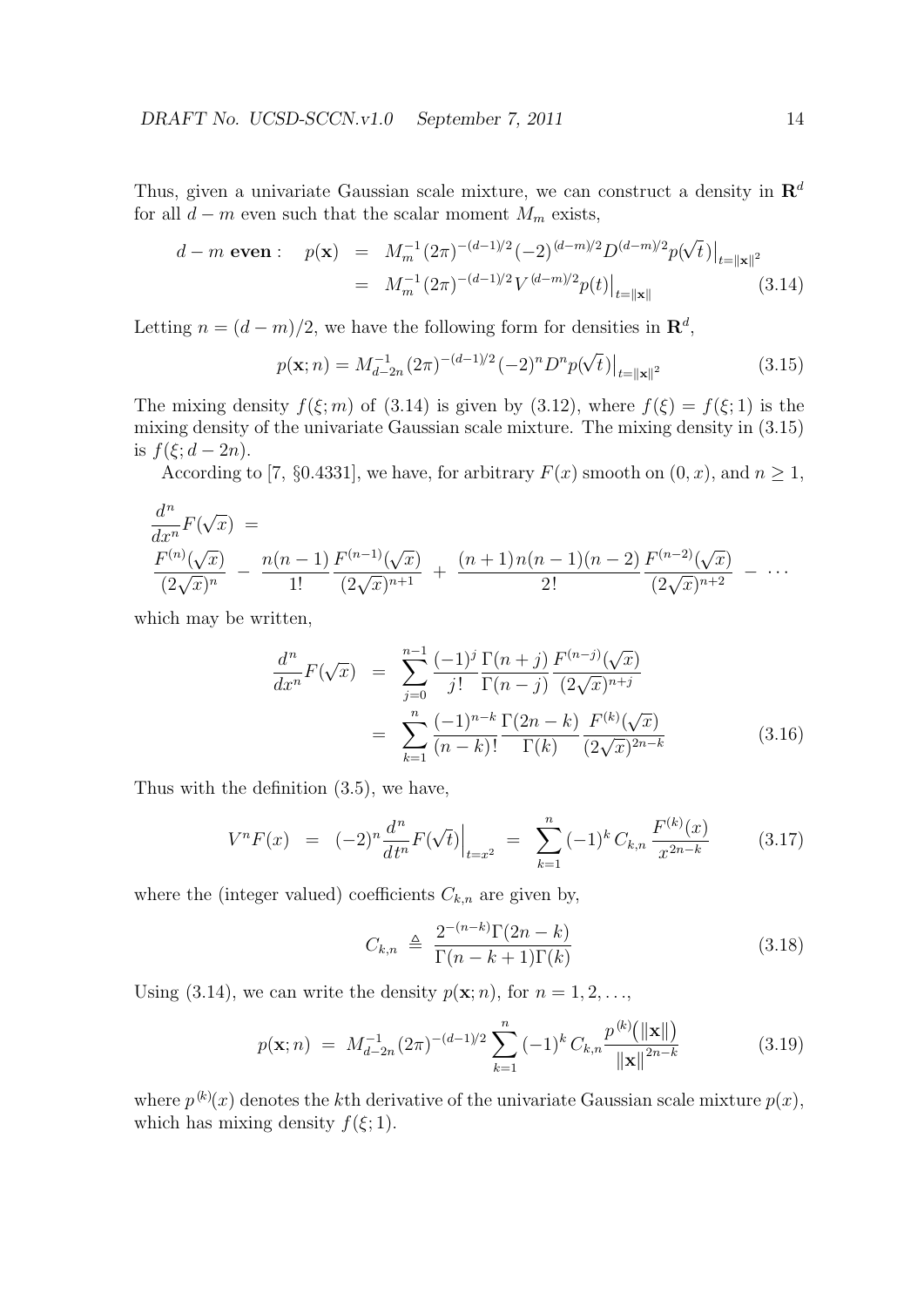### **3.2 Examples**

Let  $z \sim \mathcal{N}(0, I)$  in  $\mathbb{R}^3$ .

### **3.2.1 Dependent Generalized Gaussian in R**<sup>3</sup>

If the scale mixing random variable  $\xi$  is inverse  $\alpha$ -stable of order  $\alpha/2$ , then the density of  $\mathbf{x} = \xi^{1/2} \mathbf{z}$  will be a dependent multivariate generalization of the Generalized Gaussian density. In  $\mathbb{R}^3$ , using formula (3.7), we have,

$$
p(\mathbf{x}) = \frac{1}{4\pi} \frac{\alpha}{\Gamma(1 + 1/\alpha)} \left\| \mathbf{x} \right\|^{\alpha - 2} \exp\left(-\left\| \mathbf{x} \right\|^{\alpha}\right), \quad 0 < \alpha < 2 \tag{3.20}
$$

### **3.2.2 Dependent Logistic in R**<sup>3</sup>

Suppose we wish to formulate a dependent Logistic type density on **R**<sup>3</sup> . The scale mixing density in the Gaussian scale mixture representation for the Logistic density is related to the Kolmogorov-Smirnov distance statistic [1, 2, 6], which is only expressible in series form. However, we may determine the multivariate density produced from the product  $\mathbf{x} = \xi^{1/2} \mathbf{z}$ . Using formula (3.7), we get,

$$
p(\mathbf{x}) = \frac{1}{8\pi} \frac{\sinh\left(\frac{1}{2} \|\mathbf{x}\| \right)}{\|\mathbf{x}\| \cosh^3\left(\frac{1}{2} \|\mathbf{x}\| \right)}
$$
(3.21)

For the Generalized Logistic, we have

$$
p(\mathbf{x}) = \frac{1}{2\pi} \frac{\nu}{4^{\nu} B(\nu, \nu)} \frac{\sinh\left(\frac{1}{2} \|\mathbf{x}\| \right)}{\|\mathbf{x}\| \cosh^{2\nu+1}\left(\frac{1}{2} \|\mathbf{x}\| \right)}
$$
(3.22)

### **3.2.3 Generalized Hyperbolic density**

The isotropic generalized hyperbolic distribution [2] in dimension *d*,

$$
\mathcal{GH}(\mathbf{x};\delta,\kappa,\lambda) = \frac{1}{(2\pi)^{d/2}} \frac{\kappa^{d/2}}{\delta^{\lambda} K_{\lambda}(\delta\kappa)} \frac{K_{\lambda-d/2} \left(\kappa \sqrt{\delta^2 + ||\mathbf{x}||^2}\right)}{\left(\delta^2 + ||\mathbf{x}||^2\right)^{d/4 - \lambda/2}} \tag{3.23}
$$

is derived as a Gaussian scale mixture with  $\mathcal{N}^{\dagger}$  mixing density [2, 5].

# **4 Multivariate Generalized Gaussian scale mixtures**

A possible limitation of the Gaussian scale mixture dependent subspace model is the implied radial symmetry of vectors in the subspace, which leads to non-identifiability of features within the subspace; only the subspace itself can be identified. However,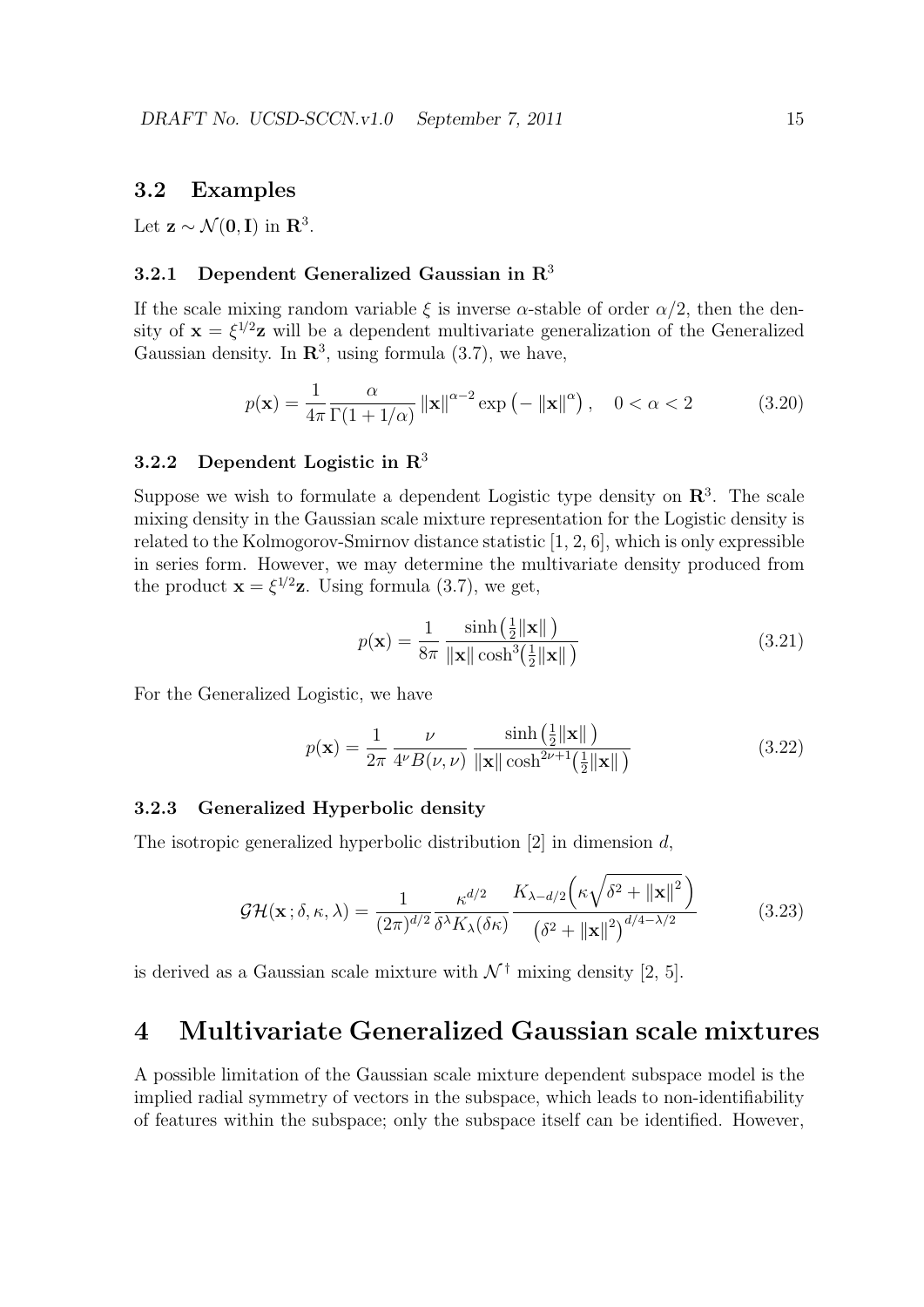a similar approach using multivariate Generalized Gaussian scale mixtures can be developed, in which the multivariate density becomes a function of the *p*-norm of the subspace vector rather than the radially symmetric 2-norm. We are thereby able to maintain the directionality and identifiability of the dependent within-subspace features, while preserving their (non-affine) dependence.

## **4.1 Hypergeneralized Hyperbolic density**

For a Generalized Gaussian scale mixture, we have,

$$
p(\mathbf{x}) = \frac{1}{\mathcal{Z}_{\rho}} \int_0^{\infty} \xi^{-d/\bar{\rho}} \exp\left(-\frac{1}{2} \xi^{-1} \sum_i |x_i|^{\rho_i}\right) f(\xi) d\xi \tag{4.1}
$$

where  $\bar{\rho}$  is the harmonic mean,  $d/\sum_i \rho_i^{-1}$ , and

$$
\mathcal{Z}_{\rho} \triangleq 2^{d+d/\bar{\rho}} \prod_{i=1}^{d} \Gamma(1+1/\rho_i)
$$
\n(4.2)

If the mixing density  $f(\xi)$  is  $\mathcal{N}^{\dagger}$ , then the posterior density of  $\xi$  given **x** is also  $\mathcal{N}^{\dagger}$ ,

$$
f(\xi|\mathbf{x}) = \mathcal{N}^{\dagger}\left(\xi; \sqrt{\delta^2 + ||\mathbf{x}||^{\bar{\rho}}_{\rho}}, \kappa, \lambda - d/\bar{\rho}\right)
$$
(4.3)

where we define the pseudo-norm,

$$
\|\mathbf{x}\|_{\boldsymbol{\rho}} \triangleq \left(\sum_{i=1}^d |x_i|^{\rho_i}\right)^{1/\bar{\rho}}
$$

which is only a true norm if  $1 \leq \rho_i = \rho_j$  for all *i*, *j*. For **x** we then get the anisotropic *hypergeneralized hyperbolic distribution*,

$$
\mathcal{HH}(\mathbf{x}; \delta, \kappa, \lambda, \boldsymbol{\rho}) = \frac{1}{\mathcal{Z}_{\boldsymbol{\rho}}} \frac{\kappa^{d/\bar{\rho}}}{\delta^{\lambda} K_{\lambda}(\delta \kappa)} \frac{K_{\lambda - d/\bar{\rho}}(\kappa \sqrt{\delta^2 + ||\mathbf{x}||_{\boldsymbol{\rho}}^{\bar{\rho}}})}{\left(\delta^2 + ||\mathbf{x}||_{\boldsymbol{\rho}}^{\bar{\rho}}\right)^{(d/\bar{\rho} - \lambda)/2}}
$$
(4.4)

Using  $(2.8)$  with  $(4.3)$ , we get,

$$
E(\xi^{-1}|\mathbf{x}) = \frac{\kappa}{\sqrt{\delta^2 + ||\mathbf{x}||_p^{\bar{p}}}} \frac{K_{\lambda - d/\bar{p}-1}(\kappa \sqrt{\delta^2 + ||\mathbf{x}||_p^{\bar{p}}})}{K_{\lambda - d/\bar{p}}(\kappa \sqrt{\delta^2 + ||\mathbf{x}||_p^{\bar{p}}})}
$$
(4.5)

We have the following limiting cases of the Hypergeneralized Hyperbolic density.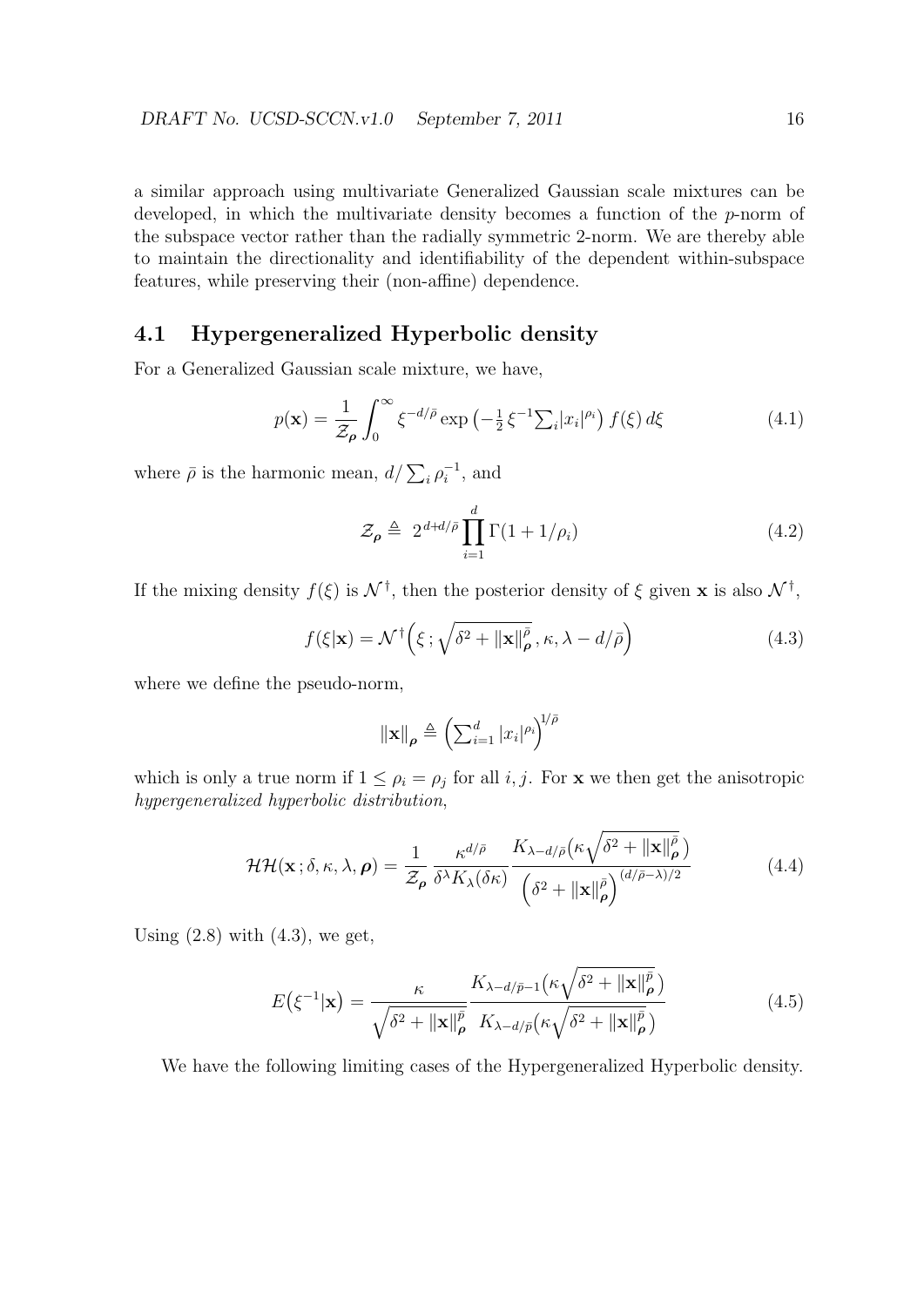1. *Generalized Cauchy*. Inverse Gamma mixing of Generalized Gaussian random variables yields the Generalized Cauchy density,

$$
\mathcal{GC}(x;\alpha,\nu) = \frac{\alpha}{2B(1/\alpha,\nu)} \frac{1}{(1+|x|^{\alpha})^{1/\alpha+\nu}}
$$

where  $B(x, y) = \Gamma(x)\Gamma(y)/\Gamma(x + y)$  is the Beta function. The Generalized Cauchy is a Gaussian scale mixture for  $\nu > 0$  and  $0 < \alpha < 2$ . The scale mixing density is the scale convolution of the inverse Gamma density with a positive *α*-stable density of order *α/*2.

2. **McKay's Bessel** *K* If the mixing density is Gamma distributed, then the scale mixture

$$
p(x; \nu) = \frac{\nu^{1/2}}{\pi^{1/2} \Gamma((\nu + 1)/2)} \left(\frac{\nu^{1/2} |x|}{2}\right)^{\nu/2} K_{\nu/2}(\nu^{1/2} |x|)
$$

### **4.2 Hypergeneralized Gaussian scale mixtures**

Given a radially symmetric multivariate Gaussian scale mixture  $p(\mathbf{x})$ , we can formulate a non-radially symmetric "Hypergeneralized Gaussian scale mixture"  $\tilde{p}(\mathbf{x})$ in terms of the radially symmetric density  $p(x)$ , and a moment of the scale mixing density  $p(\xi)$ . If we define  $\mathbf{x}^{\rho}$  to be the vector with components  $|x_i|^{\rho_i}$ , then we have,

$$
p(\mathbf{x}^{\rho/2}) = \frac{1}{(2\pi)^{d/2}} \int_0^\infty \xi^{-d/2} \exp\left(-\frac{1}{2}\xi^{-1} \sum_i |x_i|^{\rho_i}\right) f(\xi) d\xi \tag{4.6}
$$

Integrating over **x**, we get,

$$
\int p(\mathbf{x}^{\rho/2}) d\mathbf{x} = \frac{\mathcal{Z}_{\rho}}{(2\pi)^{d/2}} \int_0^{\infty} \xi^{d/\bar{\rho} - d/2} f(\xi) d\xi
$$
\n(4.7)

where  $\mathcal{Z}_{\rho}$  is given by (4.2), and  $\bar{p}$  is the harmonic mean of the components of  $\rho$ . We can thus construct a general dependent anisotropic density,

$$
p(\mathbf{x}; \boldsymbol{\rho}) = \frac{(2\pi)^{d/2}}{\mathcal{Z}_{\boldsymbol{\rho}} M_{\bar{\boldsymbol{\rho}}/2}} p(\mathbf{x}^{\boldsymbol{\rho}/2})
$$
(4.8)

# **5 Negative Norm Dependence**

# **6 Skew Norm Dependence**

# **6.1 Construction of multivariate skew densities from Gaussian scale mixtures**

Given a Gaussian scale mixture  $\mathbf{x} = \xi^{1/2} \mathbf{z}$ ,

$$
p(\mathbf{x}) = \frac{1}{(2\pi)^{d/2} |\Sigma|^{1/2}} \int_0^\infty \xi^{-d/2} \exp\left(-\frac{1}{2}\xi^{-1}\mathbf{x}^T \Sigma^{-1}\mathbf{x}\right) p(\xi) d\xi
$$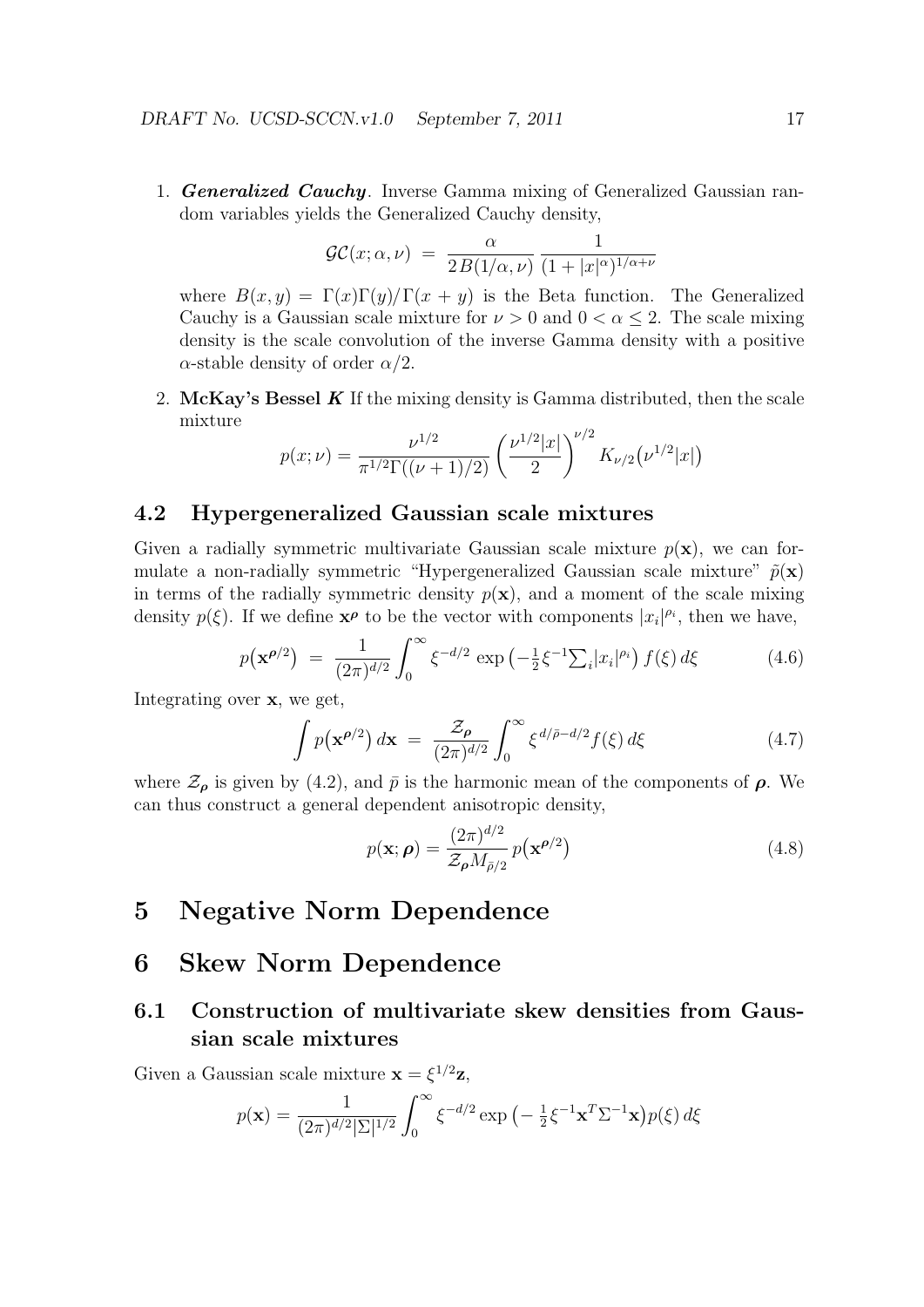we have, trivially, for arbitrary *β*,

$$
\frac{p(\mathbf{x}) \exp\left(\beta^T \Sigma^{-1} \mathbf{x}\right)}{\varphi\left(\frac{1}{2}\beta^T \Sigma^{-1}\beta\right)} = \frac{1}{(2\pi)^{d/2}|\Sigma|^{1/2}} \times
$$
\n
$$
\int_0^\infty \xi^{-d/2} \exp\left(-\frac{1}{2}\xi^{-1} \mathbf{x}^T \Sigma^{-1} \mathbf{x} + \beta^T \Sigma^{-1} \mathbf{x} - \frac{1}{2}\xi \beta^T \Sigma^{-1}\beta\right) \frac{p(\xi) \exp\left(\frac{1}{2}\xi \beta^T \Sigma^{-1}\beta\right)}{\varphi\left(\frac{1}{2}\beta^T \Sigma^{-1}\beta\right)} d\xi
$$
\n(6.1)

where  $\varphi(t) = E\{\exp(\xi t)\}\$ is the moment generating function of  $\xi$ . Now, (6.1) can be written,

$$
p(\mathbf{x}; \beta, \Sigma) = \int_0^\infty \mathcal{N}(\mathbf{x}; \xi\beta, \xi\Sigma) p(\xi; \beta, \Sigma) d\xi
$$
 (6.2)

where,

$$
p(\mathbf{x}; \boldsymbol{\beta}, \boldsymbol{\Sigma}) = \frac{p(\mathbf{x}) \exp(\beta^T \boldsymbol{\Sigma}^{-1} \mathbf{x})}{\varphi(\frac{1}{2} ||\beta||_{\boldsymbol{\Sigma}^{-1}}^2)}, \quad p(\xi; \boldsymbol{\beta}, \boldsymbol{\Sigma}) = \frac{p(\xi) \exp(\frac{1}{2} \xi ||\beta||_{\boldsymbol{\Sigma}^{-1}}^2)}{\varphi(\frac{1}{2} ||\beta||_{\boldsymbol{\Sigma}^{-1}}^2)}
$$

We have thus constructed a skewed density  $p(\mathbf{x}; \beta)$  in terms of the isotropic density  $p(\mathbf{x}) = p(\mathbf{x}; \mathbf{0})$  and the moment generating function  $\varphi$  of the scale mixing density  $p(\xi)$ . The skewed density is a location-scale mixture [2] of the Gaussian  $\mathbf{z} \sim \mathcal{N}(\mathbf{0}, \Sigma)$ ,

$$
\mathbf{x} = \xi^{1/2} \mathbf{z} + \xi \boldsymbol{\beta}
$$

# **7 Posterior moments and the EM algorithm**

### **7.1 Posterior moments and EM algorithms**

To use scale mixtures in the EM context, it is necessary to calculate posterior moments of the scaling random variable. Using (3.14), we have,

$$
E\{\xi^{-1}|\mathbf{x};n\} = \frac{\int_0^\infty \xi^{-1}p(\mathbf{x},\xi;n)\,d\xi}{p(\mathbf{x};n)}
$$
  

$$
= \frac{M_{d/2-n}^{-1}(2\pi)^{-(d-1)/2}VV^n p(t)|_{t=\|\mathbf{x}\|}}{p(\mathbf{x};n)}
$$
  

$$
= \frac{V^{n+1}p(t)}{V^n p(t)}\Big|_{t=\|\mathbf{x}\|}
$$

where *V* is the operator defined by (3.5). In general, whenever the *k*th posterior moment exists, we have,

$$
E\{\xi^k|\mathbf{x};n\} = \frac{V^{n-k}p(t)}{V^n p(t)}\bigg|_{t=\|\mathbf{x}\|}\tag{7.1}
$$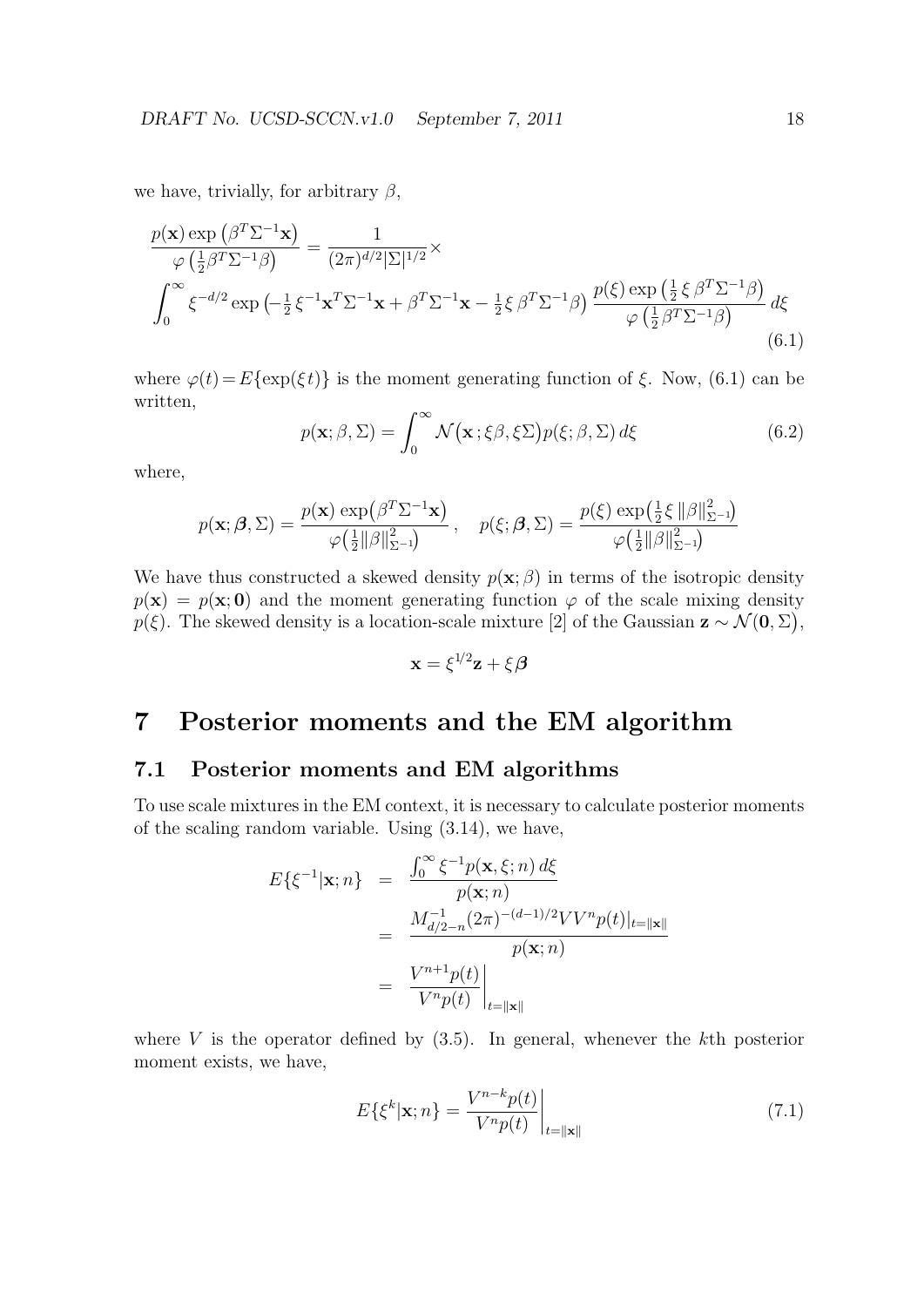When  $n-k \leq -1$ , (7.1) involves repeated application of the linear operator  $V^{-1}$ , the inverse of the operator  $V$ , which is given by,

$$
V^{-1}f(x) = -Ix f(x) = -\int_{-\infty}^{x} t f(t) dt
$$

## **7.2 Skew posterior updates**

We now assume arbitrary location vector  $\mu$ , along with drift vector  $\beta$ , and structure matrix  $\Sigma$ . The posterior expectation of  $\xi^{-1}$  is the same as in the non-skew case, since,

$$
E\{\xi^{-1}|\mathbf{x};\boldsymbol{\mu},\boldsymbol{\beta},\boldsymbol{\Sigma}\} = \frac{\int_0^\infty \xi^{-1}p(\mathbf{x},\xi;\boldsymbol{\mu},\boldsymbol{\beta},\boldsymbol{\Sigma})\,d\xi}{p(\mathbf{x};\boldsymbol{\mu},\boldsymbol{\beta},\boldsymbol{\Sigma})} = \frac{\int_0^\infty \xi^{-1}p(\mathbf{x},\xi;\boldsymbol{\mu},\boldsymbol{\Sigma})\,d\xi}{p(\mathbf{x};\boldsymbol{\mu},\boldsymbol{\Sigma})} = E\{\xi^{-1}|\mathbf{x};\boldsymbol{\mu},\boldsymbol{\Sigma}\}
$$

Thus, we have,

$$
E\{\xi^{-1}|\mathbf{x};\boldsymbol{\mu},\boldsymbol{\beta},\Sigma\} = \frac{V^{(d-m+1)/2}p(t)}{V^{(d-m-1)/2}p(t)}\bigg|_{t=\|\mathbf{x}-\boldsymbol{\mu}\|_{\Sigma^{-1}}}
$$
(7.2)

as in *§*7.1.

### **7.3 Closed form parameter updates**

Given *N* observations  $\{\mathbf{x}_k\}_{k=1}^N$  and fixed current estimate  $\boldsymbol{\beta}^l$ , the location parameter  $\mu$  that maximizes the complete log likelihood is found to be,

$$
\boldsymbol{\mu}^{l+1} = \frac{\frac{1}{N} \sum_{k} \gamma_k^l \mathbf{x}_k - \boldsymbol{\beta}^l}{\frac{1}{N} \sum_{k} \gamma_k^l}
$$
(7.3)

where  $\gamma_k^l \triangleq E\left\{\xi_k^{-1} \,|\, \mathbf{x}_k; \boldsymbol{\mu}^l\right\}$  does not depend on  $\beta^l$ .

Then the estimation equation to be solved for  $\beta^{l+1}$ , which does not involve the posterior estimates of the  $\xi_k^{-1}$  given  $\mu^{l+1}$ , is,

$$
\frac{\varphi^\prime\!\big(\frac{1}{2}\|\boldsymbol{\beta}\|_{\Sigma^{-1}}^2\big)}{\varphi\!\left(\frac{1}{2}\|\boldsymbol{\beta}\|_{\Sigma^{-1}}^2\right)}\,\boldsymbol{\beta}\ =\ \mathbf{c}-\boldsymbol{\mu}^{l+1}
$$

where  $\mathbf{c} \triangleq \frac{1}{\lambda}$  $\frac{1}{N} \sum_{k} \mathbf{x}_k$ . Thus the direction of  $\boldsymbol{\beta}^{l+1}$  is the same as that of  $\mathbf{c} - \boldsymbol{\mu}^{l+1}$ . Given  $\mu^{l+1}$ , the optimal  $\beta^{l+1}$  may be found by first determining  $\zeta^{l+1} \triangleq \frac{1}{2}$  $\frac{1}{2}$  $\|\boldsymbol{\beta}^{l+1}\|_{\Sigma^{-1}}^2$ by solving,

$$
h(\zeta) \triangleq \left(\frac{\varphi'(\zeta)}{\varphi(\zeta)}\right)^2 \zeta = \frac{1}{2} \left\| \mathbf{c} - \boldsymbol{\mu}^{l+1} \right\|_{\Sigma^{-1}}^2 \tag{7.4}
$$

for  $\zeta^{l+1}$ . Then  $\boldsymbol{\beta}^{l+1}$  is given as,

$$
\beta^{l+1} = \sqrt{2\zeta^{l+1}} \frac{\mathbf{c} - \boldsymbol{\mu}^{l+1}}{\|\mathbf{c} - \boldsymbol{\mu}^{l+1}\|_{\Sigma^{-1}}} \tag{7.5}
$$

Repeated iteration constitutes a coordinate ascent EM algorithm for  $\mu$  and  $\beta$ .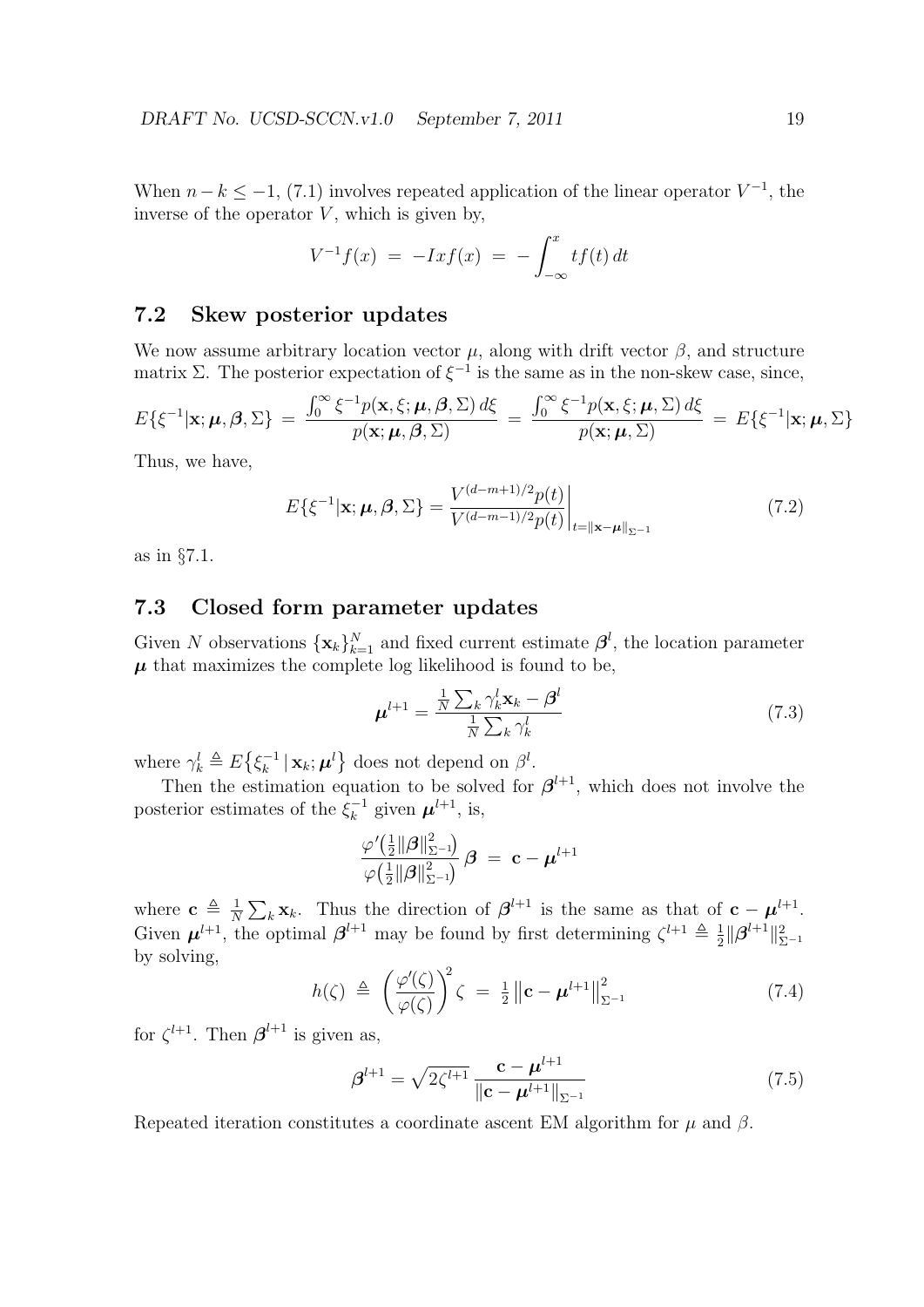# **8 Conclusion**

We have shown how to derive general multivariate Gaussian scale mixtures in terms of scalar Gaussian scale mixtures, and how to optimize them using an EM algorithm. We generalized the spherically (or ellipsoidally) symmetric Gaussian scale mixture by introducing a generalization of Barndorff-Nielsen's generalized hyperbolic density using Generalized Gaussian scale mixtures, yielding a multivariate dependent anisotropic model. We also introduced the modeling of skew in ICA sources, deriving a general form of skewed multivariate Gaussian scale mixture, and an EM algorithm to update the location, drift, and structure parameters.

# **References**

- [1] D. F. Andrews and C. L. Mallows. Scale mixtures of normal distributions. *J. Roy. Statist. Soc. Ser. B*, 36:99–102, 1974.
- [2] O. Barndorff-Nielsen, J. Kent, and M. Sørensen. Normal variance-mean mixtures and *z* distributions. *International Statistical Review*, 50:145–159, 1982.
- [3] T. Cover and J. Thomas. *Elements of Information Theory*. John Wiley and Sons, Inc., 1991.
- [4] L. Debnath. *Integral transforms and their applications*. CRC Press, 1995.
- [5] T. Eltoft, T. Kim, and T.-W. Lee. Multivariate scale mixture of Gaussians modeling. In J. Rosca et al., editor, *Proceedings of the 6th International Conference on Independent Component Analysis*, Lecture Notes in Computer Science, pages 799–806. Springer-Verlag, 2006.
- [6] T. Gneiting. Normal scale mixtures and dual probability densities. *J. Statist. Comput. Simul.*, 59:375–384, 1997.
- [7] I. S. Gradshteyn and I. M. Ryzhik. *Table of integrals, series, and products*. Academic Press, Inc.: Orlando, 1980. Corrected and enlarged edition prepared by Alan Jeffrey.
- [8] R. M. Gray. *Source Coding Theory*. Kluwer Academic Publishers: Boston, 1990.
- [9] A. Hyvärinen and P. O. Hoyer. Emergence of phase- and shift-invariant features by decomposition of natural images into independent feature subspaces. *Neural Computation*, 12:1705–1720, 2000.
- [10] A. Hyvärinen, P. O. Hoyer, and M. Inki. Topographic independent component analysis. *Neural Computation*, 13(7):1527–1558, 2001.